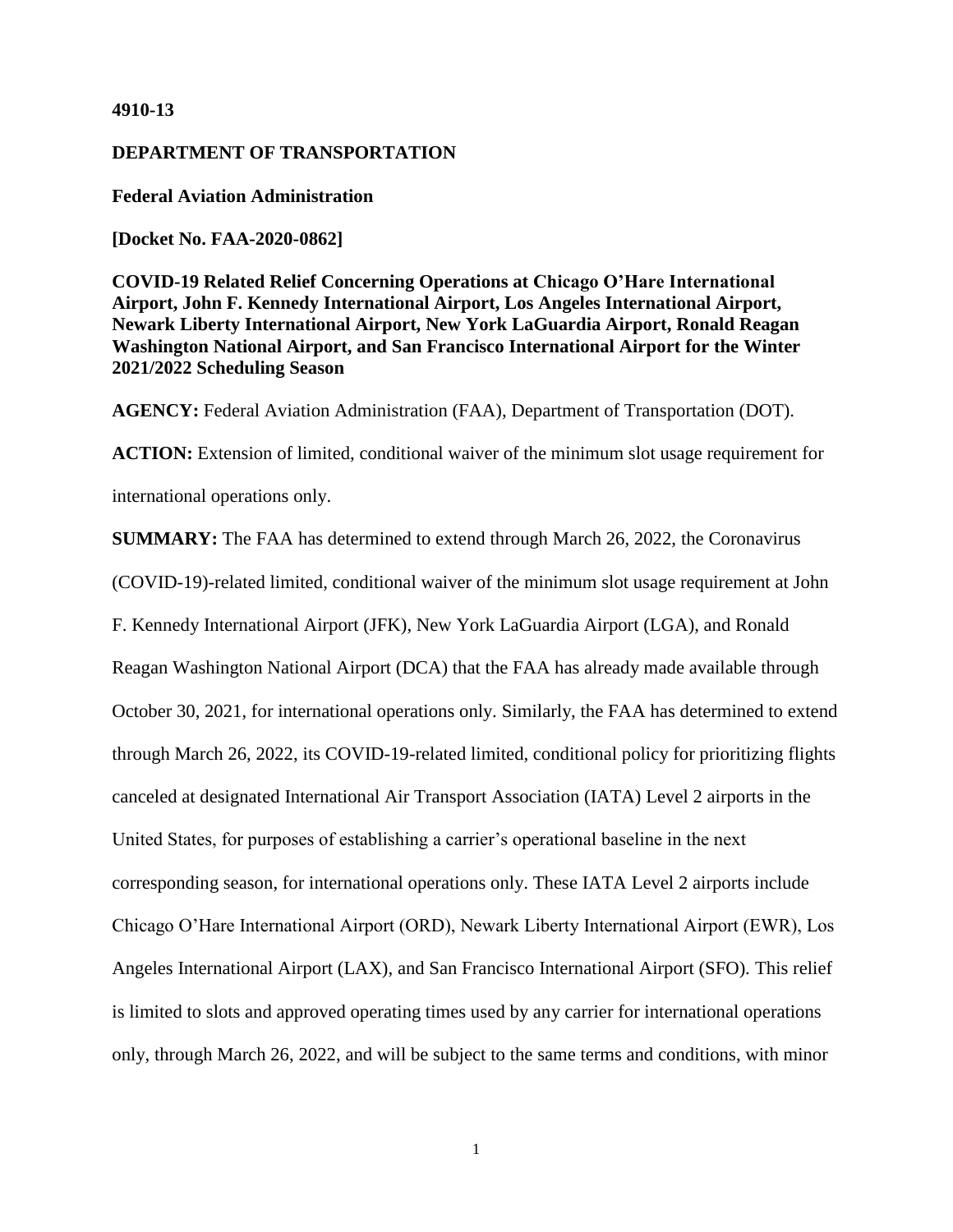modifications, that the FAA has already applied to the relief that remains available through October 30, 2021.

**DATES:** The relief announced in this notice is available for the Winter 2021/2022 scheduling season, which runs from October 31, 2021, through March 26, 2022. Compliance with the rolling four-week return condition on the relief announced in this notice is required beginning on October 25, 2021. Compliance with all other conditions remains in effect without change from prior seasons.

**FOR FURTHER INFORMATION CONTACT:** Al Meilus, Manager, Slot Administration,

AJR-G, Federal Aviation Administration, 800 Independence Avenue S.W., Washington,

DC 20591; telephone (202) 267-2822; e-mail Al.Meilus@faa.gov.

# **SUPPLEMENTARY INFORMATION:**

#### **Background**

 $\overline{\phantom{a}}$ 

On March 16, 2020, the FAA granted a limited waiver of the minimum slot usage requirements<sup>1</sup> to carriers operating at all slot-controlled airports in the United States (DCA, JFK, and  $LGA$ <sup>2</sup> and related relief to carriers operating at designated IATA Level 2 airports in the United States (EWR, LAX, ORD, SFO) due to the extraordinary impacts on the demand for air travel resulting from the COVID-19 pandemic.<sup>3</sup> Since the initial slot usage waiver and related relief was provided, the FAA has taken action to extend the relief provided on three occasions

<sup>&</sup>lt;sup>1</sup> The FAA has authority for developing "plans and policy for the use of the navigable airspace" and for assigning "by regulation or order the use of the airspace necessary to ensure the safety of aircraft and the efficient use of airspace." 49 U.S.C. 40103(b)(1). The FAA manages slot usage requirements under the authority of 14 CFR 93.227 at DCA and under the authority of Orders at JFK and LGA. *See* Operating Limitations at John F. Kennedy International Airport, 85 FR 58258 (Sep. 18, 2020); Operating Limitations at New York LaGuardia Airport, 85 FR 58255 (Sep. 18, 2020).

<sup>&</sup>lt;sup>2</sup> Although DCA and LGA are not designated as IATA Level 3 slot-controlled airports given that these airports primarily serve domestic destinations, the FAA limits operations at these airports via rules at DCA and an Order at LGA that are equivalent to IATA Level 3. *See* FN 1. The FAA reiterates that the relief provided in the March 16, 2020, notice (85 FR 15018), the April 17, 2020, notice (85 FR 21500), the October 7, 2020, notice (85 FR 63335), and this policy statement, extends to all allocated slots, including slots allocated by exemption.

<sup>3</sup> Notice of Limited Waiver of the Slot Usage Requirement, 85 FR 15018 (Mar. 16, 2020).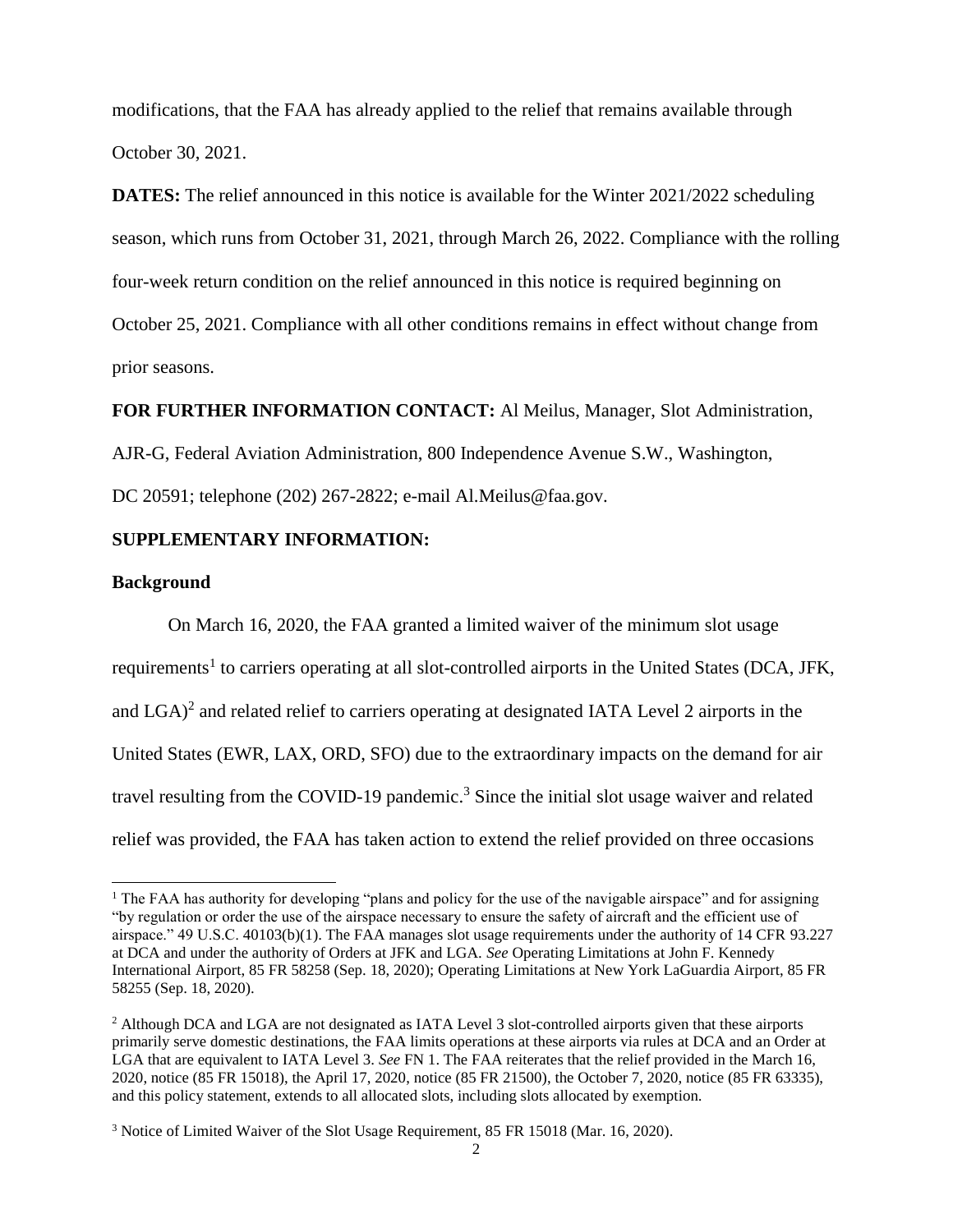subject to certain substantive changes, including the addition of conditions, as the COVID-19 situation continued to evolve. <sup>4</sup> The most recent limited, conditional extension of COVID-19 related relief was issued by the FAA on January 13, 2021, and is due to expire on October 31, 2021.<sup>5</sup>

The FAA issued a notice on September 16, 2021, inviting comment on its proposal to extend through March 26, 2022, the COVID-19-related limited, conditional waiver of the minimum slot usage requirement at United States (U.S.) slot controlled and IATA Level 2 airports that the FAA has already made available through October 30, 2021, for international operations only.<sup>6</sup> In its proposal the FAA explained it would generally evaluate any request for relief from U.S. carriers for the Winter 2021/2022 scheduling season based on historical levels of operations to foreign points as demonstrated in published schedules and that domestic carriers seeking relief for a particular operation under the waiver will need to provide the FAA, if not readily apparent from FAA records and historic published schedule data, alternative supplemental information that predates FAA's proposal to demonstrate intent to use a slot or approved operating time for an international destination. The notice explained that international operations eligible for a waiver at U.S. slot-controlled and IATA Level 2 airports under FAA's proposal would be subject to all of the same conditions and policies already in effect, with minor modifications.

 $\overline{\phantom{a}}$ 

<sup>4</sup> Notice of Extension of Limited Waiver of the Minimum Slot Usage Requirement, 85 FR 21500 (Apr. 17, 2020); Extension of Limited Waiver of the Minimum Slot Usage Requirement, 85 FR 63335 (Oct. 7, 2020); and FAA Policy Statement: Limited, Conditional Extension of COVID-19 Related Relief for the Summer 2021 Scheduling Season (Docket No. FAA-2020-0862-0302).

<sup>5</sup> FAA Policy Statement: Limited, Conditional Extension of COVID-19 Related Relief for the Summer 2021 Scheduling Season (Docket No. FAA-2020-0862-0302).

<sup>6</sup> Notice of proposed extension of a limited, conditional waiver of the minimum slot usage requirement for all international operations, 86 FR 52114 (Sep. 20, 2021).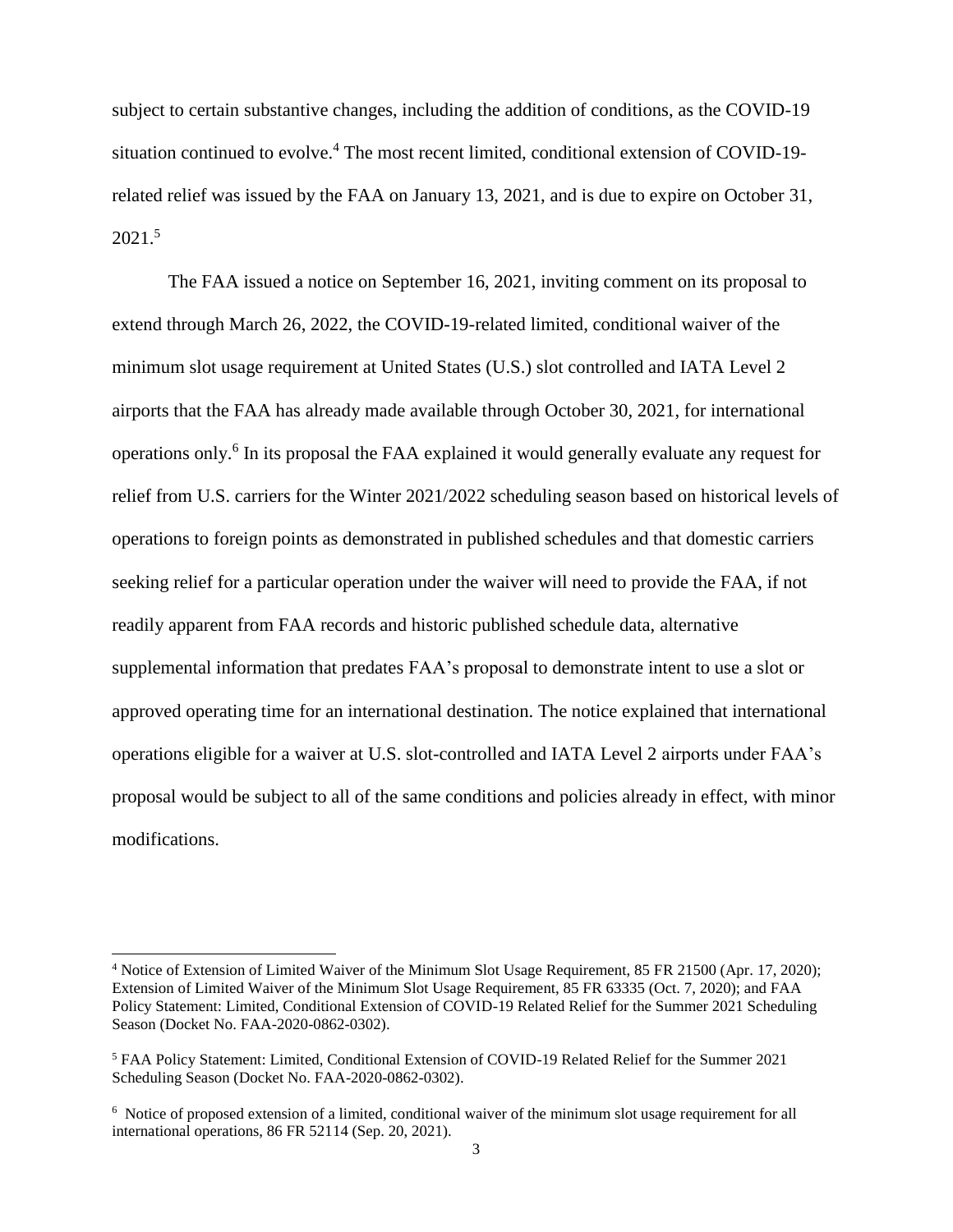In addition, the FAA invited comment and supporting information to demonstrate why the FAA should or should not finalize its proposed decision. In particular, U.S. carriers were invited to provide individualized responses to several questions concerning FAA's proposal and the continuing need for relief due to COVID-19.

## **Current COVID-19 Situation**

Since FAA's January 13, 2021, policy statement granting a limited, conditional extension of COVID-19-related relief at slot-controlled airports and IATA Level 2 airports in the United States, COVID-19 has continued to cause disruption globally and the timeline for recovery from this global pandemic remains uncertain. The World Health Organization (WHO) reports COVID-19 cases in more than 200 countries, areas, and territories worldwide.<sup>7</sup> For the week ending October 10, 2021, the WHO reported 2.8 million new COVID-19 cases and just over 46,000 new deaths, bringing the cumulative total to more than 237 million reported COVID-19 cases and more than 4.8 million deaths globally since the start of the COVID-19 pandemic.<sup>8</sup>

The WHO reports that it is monitoring multiple variants globally; currently the WHO has classified four different variants as "variants of concern" and two different variants as "variants of interest." <sup>9</sup> The Center for Disease Control (CDC) is monitoring all variants of COVID-19 in the United States.<sup>10</sup> The CDC has listed the Delta variant as a variant of concern and warns that it spreads more easily and quickly and may cause more severe cases than the other variants.<sup>11</sup>

 $\overline{\phantom{a}}$ 

<sup>7</sup> https://covid19.who.int/table

<sup>8</sup> COVID-19 weekly epidemiological update, October 13, 2021, available at: https://www.who.int/emergencies/diseases/novel-coronavirus-2019/situation-reports. *See also*  https://covid19.who.int/ for WHO COVID-19 Dashboard with the most current number of cases reported.

<sup>9</sup> https://www.who.int/en/activities/tracking-SARS-CoV-2-variants/

<sup>&</sup>lt;sup>10</sup> Center for Disease Control (CDC), About Variants of the Virus that Causes COVID-19, available at: https://www.cdc.gov/coronavirus/2019-ncov/variants/variant.html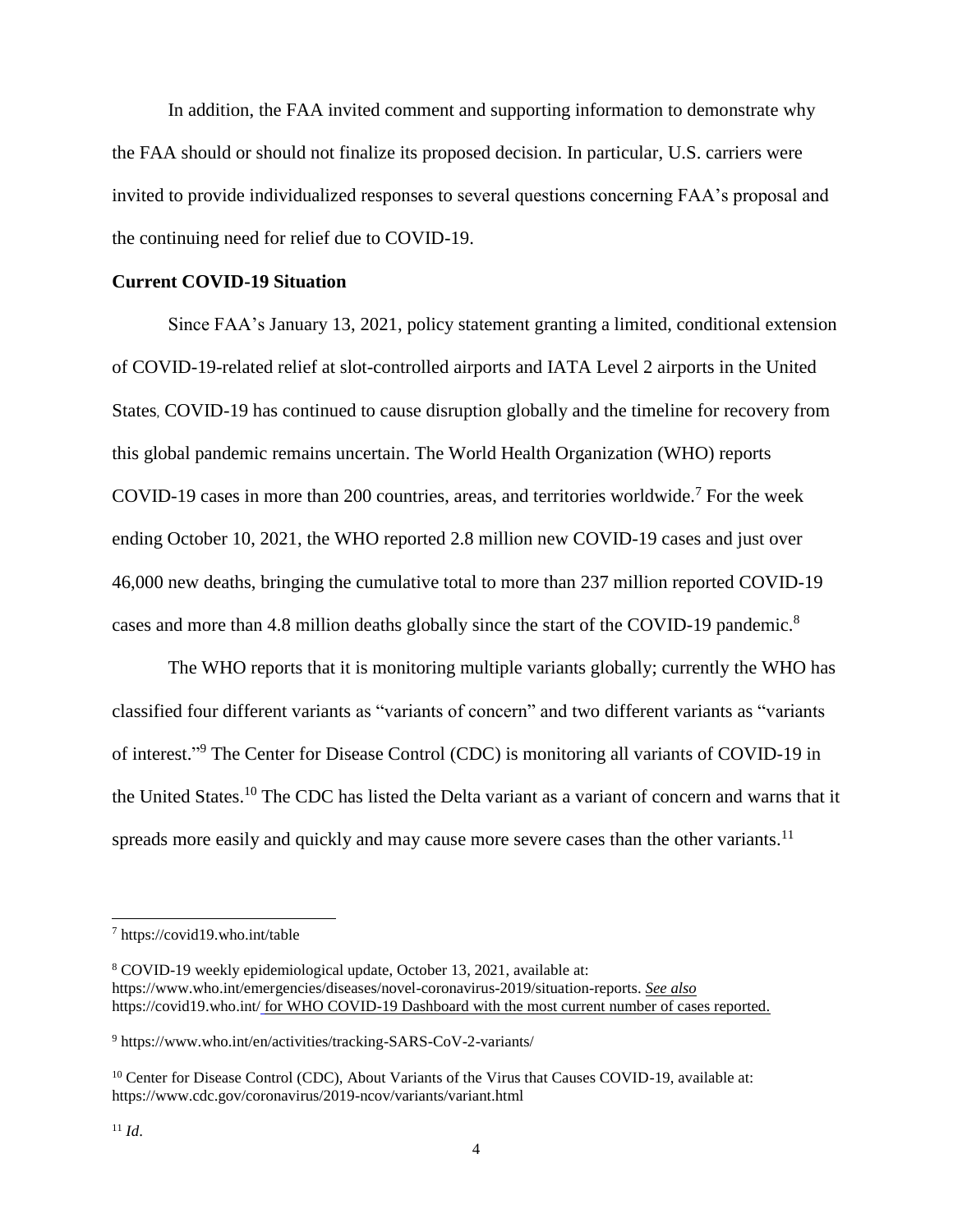However, the CDC reports that so far, studies suggest that the current Food and Drug Administration (FDA)-approved or authorized vaccines do work against the circulating variants.<sup>12</sup>

On January 21, 2021, President Biden announced the National Strategy for the COVID-19 Response and Pandemic Preparedness, a national strategy to beat the COVID-19 pandemic.<sup>13</sup> The strategy is a comprehensive plan that starts with restoring public trust and mounting an aggressive, safe, and effective vaccination campaign while continuing with the steps that stop the spread like expanded masking, testing, and social distancing. On September 9, 2021, President Biden announced a six-pronged approach to expand vaccinations, provide booster shots, keep schools safely open, increase testing and masking, protect the economic recovery, and improve care for those with COVID-19.<sup>14</sup>

Currently three COVID-19 vaccines have been authorized for emergency use or approved by the FDA.<sup>15</sup> As of October 17, 2021, 57 percent of Americans are fully vaccinated and 65.9 percent of Americans have received at least one dose. <sup>16</sup> Increased rates of vaccination in the U.S., along with other measures to stop the spread have resulted in an overall decline of the U.S. COVID-19 infection rate since the previous COVID-19 waiver proceeding. However, cases increased again following the U.S. reaching its lowest rates of infection experienced since the week of March 16, 2020 (79,358 confirmed new cases for the week of June 14, 2021, reflected

<sup>12</sup> *Id. See also* https://www.cdc.gov/coronavirus/2019-ncov/vaccines/effectiveness/work.html

<sup>13</sup> https://www.whitehouse.gov/wp-content/uploads/2021/01/National-Strategy-for-the-COVID-19-Response-and-Pandemic-Preparedness.pdf

<sup>&</sup>lt;sup>14</sup> President Biden's COVID-19 Plan | The White House

<sup>15</sup> https://www.fda.gov/emergency-preparedness-and-response/coronavirus-disease-2019-covid-19/covid-19 vaccines

<sup>&</sup>lt;sup>16</sup> CDC, COVID-19 Vaccinations in the United States, updated October 17, 2021, available at: https://covid.cdc.gov/covid-data-tracker/#vaccinations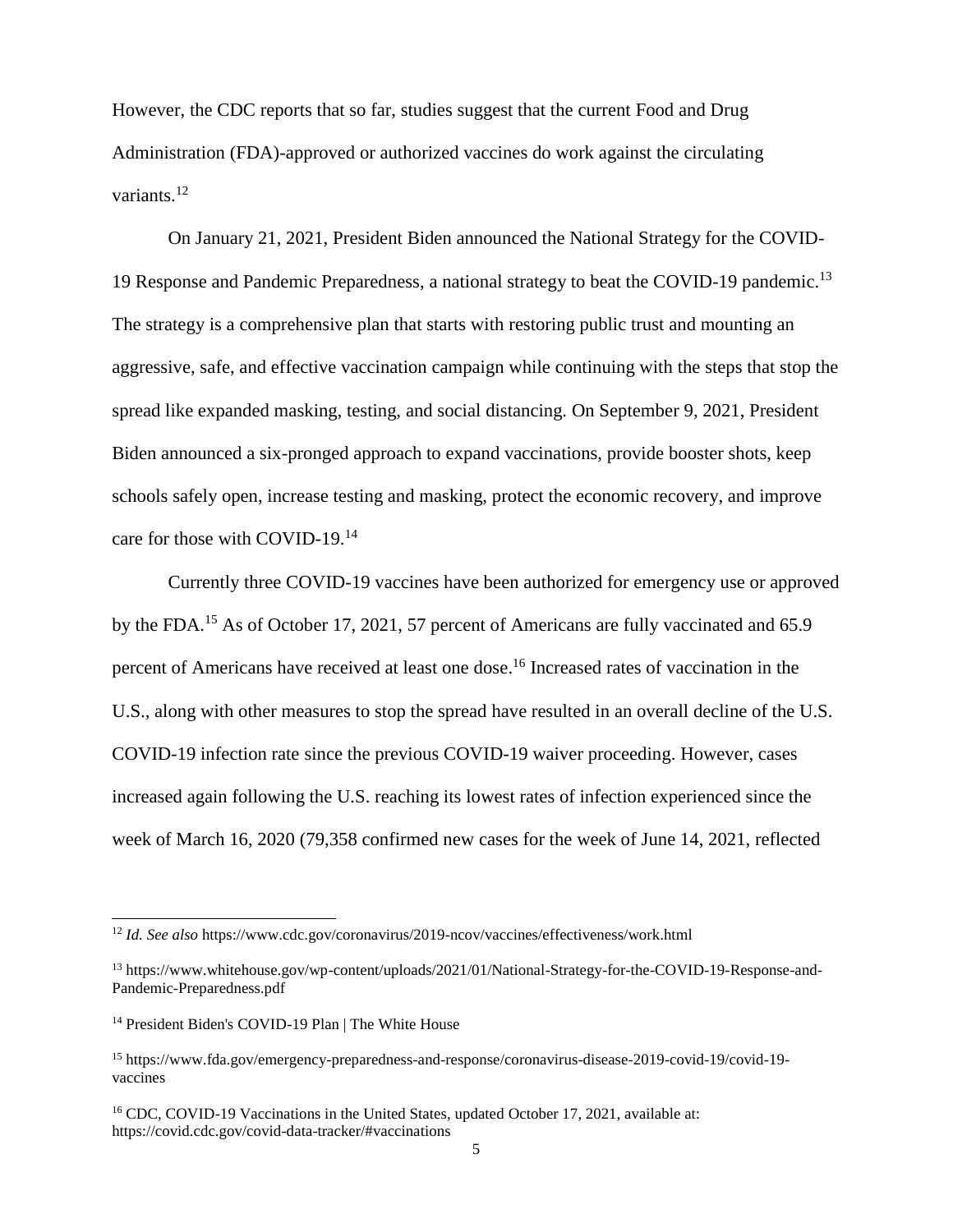the lowest rate of infection since the week of March, 16, 2020).<sup>17</sup> When the FAA extended COVID-19-related relief on January 13, 2021, the number of confirmed new cases of COVID-19 in the U.S. for the week of January 11, 2021, based on WHO data, was 1,580,016.<sup>18</sup> For the week of October 3, 2021, which is the most recent week for which data is available, the WHO reports 653,837 confirmed new cases in the United States.<sup>19</sup>

The U.S. is attempting to distribute vaccines globally to help vaccination numbers improve.<sup>20</sup> On August 18, 2021, President Biden announced that in the months of June and July the United States had donated 100 million doses and that in the coming months of fall and early winter another 100 million boosters and 200 million additional doses will be donated to other countries. 21

The United States is moving to a system of vaccine verification to facilitate international travel to/from the United States. There remain a number of travel advisories and foreign government restrictions that are affecting the demand and operational flexibility of U.S. and foreign carriers that serve Level 2 and Level 3 airports from some international destinations.

## **Standard Applicable to This Waiver Proceeding**

The FAA reiterates the standards applicable to petitions for waivers of the minimum slot usage requirements in effect at DCA, JFK, and LGA, as discussed in FAA's initial decision

<sup>17</sup> https://covid19.who.int/region/amro/country/us

<sup>&</sup>lt;sup>18</sup> FAA Policy Statement: Limited, Conditional Extension of COVID-19 Related Relief for the Summer 2021 Scheduling Season. (Docket No. FAA-2020-0862-0302). *See also* https://covid19.who.int/region/amro/country/us

<sup>&</sup>lt;sup>19</sup> COVID-19 weekly epidemiological update, October 13, 2021, available at: https://www.who.int/emergencies/diseases/novel-coronavirus-2019/situation-reports *See also*  https://covid19.who.int/region/amro/country/us

<sup>&</sup>lt;sup>20</sup> https://www.whitehouse.gov/briefing-room/statements-releases/2021/06/03/statement-by-president-joe-biden-onglobal-vaccine-distribution/

<sup>21</sup> https://www.whitehouse.gov/briefing-room/speeches-remarks/2021/08/18/remarks-by-president-biden-onfighting-the-covid-19-pandemic-2/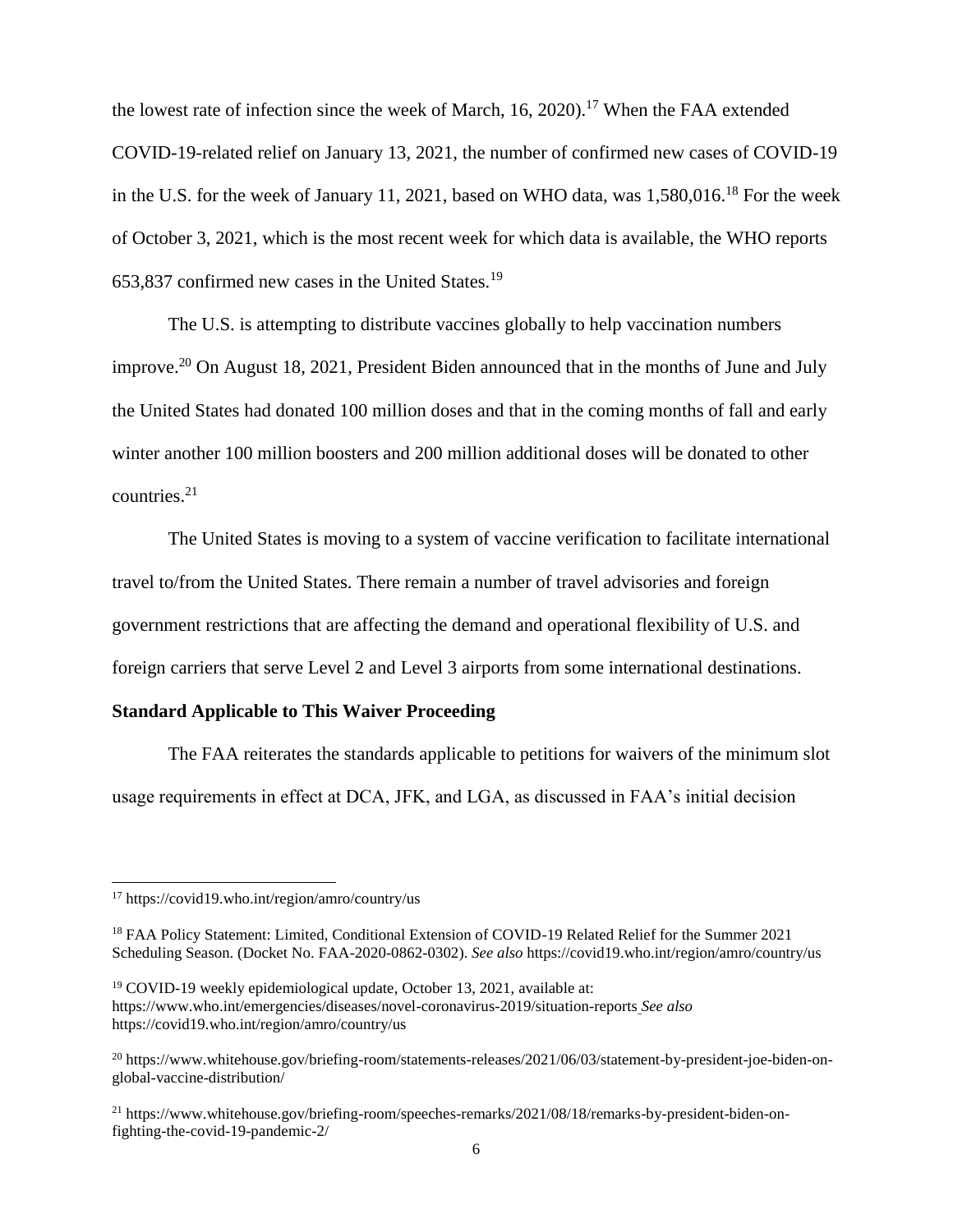granting relief due to COVID-19 impacts.<sup>22</sup> At JFK and LGA, each slot must be used at least 80 percent of the time.<sup>23</sup> Slots not meeting the minimum usage requirements will be withdrawn. The FAA may waive the 80 percent usage requirement in the event of a highly unusual and unpredictable condition that is beyond the control of the slot-holding air carrier and which affects carrier operations for a period of five consecutive days or more.<sup>24</sup>

At DCA, any slot not used at least 80 percent of the time over a two-month period also will be recalled by the FAA.<sup>25</sup> The FAA may waive this minimum usage requirement in the event of a highly unusual and unpredictable condition that is beyond the control of the slotholding carrier and which exists for a period of nine or more days.  $2<sup>6</sup>$ 

When making decisions concerning historical rights to allocated slots, including whether to grant a waiver of the usage requirement, the FAA seeks to ensure the efficient use of valuable aviation infrastructure while maximizing the benefits to airport users and the traveling public. This minimum usage requirement is expected to accommodate routine cancelations under all but the most unusual circumstances. Carriers proceed at risk if, at any time prior to a final decision, they make decisions in anticipation of the FAA granting a slot usage waiver.

## **Summary of Comments and Information Submitted**

The FAA received comments on the proposal from 32 stakeholders and other persons including IATA, Airlines for America (A4A), the Cargo Airline Association (CAA), Airports

<sup>22</sup> *See* 85 FR 15018 (Mar. 16, 2020).

<sup>&</sup>lt;sup>23</sup> Operating Limitations at John F. Kennedy International Airport, 85 FR 58258 (Sep. 18, 2020); Operating Limitations at New York LaGuardia Airport, 85 FR 47065 at 58255 (Sep. 18, 2020).

 $24$  At JFK, historical rights to operating authorizations and withdrawal of those rights due to insufficient usage will be determined on a seasonal basis and in accordance with the schedule approved by the FAA prior to the commencement of the applicable season. *See* JFK Order, 85 FR at 58260. At LGA, any operating authorization not used at least 80 percent of the time over a two-month period will be withdrawn by the FAA. *See* LGA Order, 85 FR at 58257.

<sup>25</sup> *See* 14 CFR 93.227(a).

<sup>26</sup> *See* 14 CFR 93.227(j).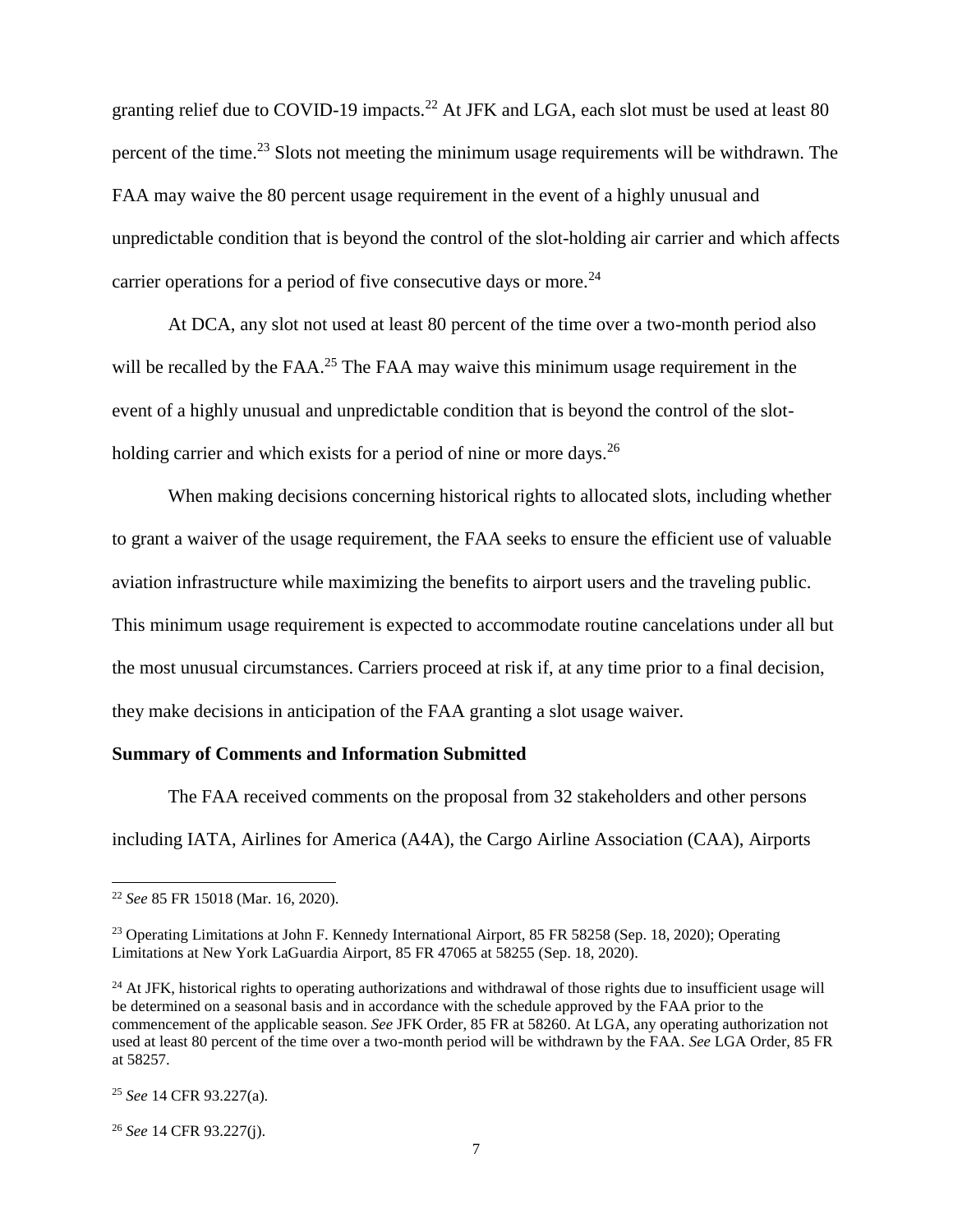Council International-North America (ACI-NA), Port Authority of New York and New Jersey (PANYNJ), Metropolitan Washington Airports Authority (MWAA), Exhaustless Inc.

(Exhaustless), 4 U.S. carriers, 12 foreign carriers, 7 individuals, and 2 anonymous commenters. 27 A majority of commenters including IATA, A4A, and all commenting U.S. and foreign carriers except for CAA, generally support FAA's proposal though some commenting carriers have requested certain modifications. In addition, the FAA received one clarifying question from PaxEx.Aero.

### *Commenters Who Support FAA's Proposal*

 $\overline{a}$ 

MWAA, EVA Air, Etihad Airways, Lot Polish Airlines, China Airlines, Singapore Airlines, Aer Lingus, Air New Zealand, British Airways, and Emirates commented supporting FAA's proposal. MWAA supports "the FAA's decision to limit the continuation of the conditional waiver to international operations" and that the "restoration of the 80 percent slot utilization requirement for domestic operations recognizes that domestic air travel is rebounding." The foreign carriers that commented in support of FAA's proposal generally stated that international demand for air travel has not yet recovered from COVID-19-related impacts and that FAA's proposal provides the airline community needed flexibility and supports the long-term viability of airlines operations and networks.

# *Commenters Who Support FAA's Proposal with Requested Modifications*

Avianca Airlines, Delta Air Lines (Delta), A4A, IATA, ACI-NA, Iberia Airlines, Tap Air Portugal, PANYNJ, Spirit Airlines (Spirit), United Airlines (United), Southwest Airlines (Southwest), and one individual support FAA's proposal but made additional requests or comments. IATA states that it agrees with the FAA that "the industry has not seen any

<sup>&</sup>lt;sup>27</sup> The FAA notes that two carriers submitted comments marked as containing proprietary information (PROPIN). The information contained within these comments was consistent with information submitted by other airline industry commenters. The FAA will maintain the confidentiality of this information to the extent permitted by law.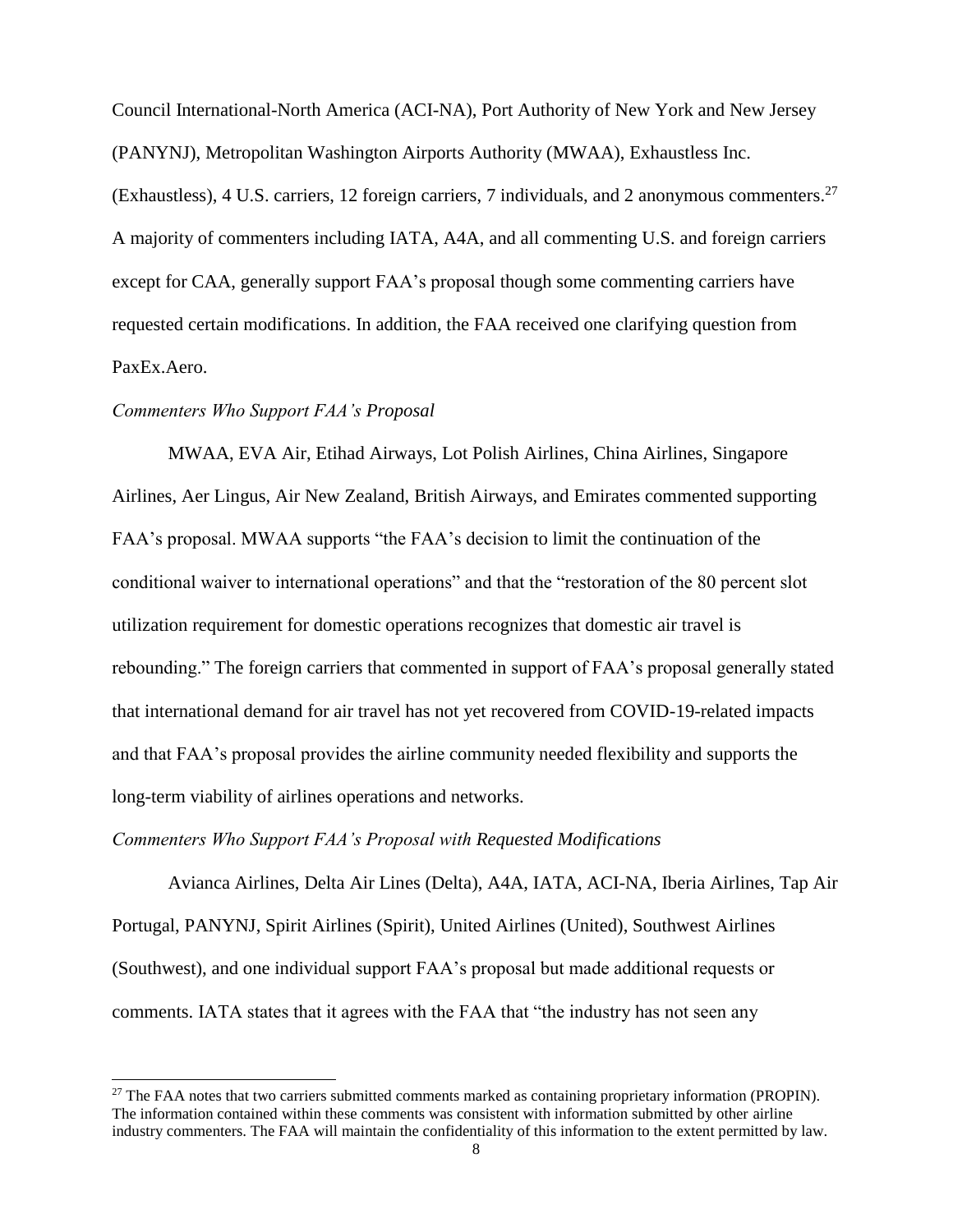meaningful recovery from the circumstances it faced when the FAA last provided a waiver for the Summer 2021 season." IATA believes that this "combined with the late notice of this relief so close to season start, warrants the full, conditional waiver to be extended for the Winter 2021- 22 season." However, IATA states that it "believes that the WASB offers the most sustainable solution."<sup>28</sup> In addition IATA asks the FAA to reconsider the proposed return date of October 4, 2021, and to instead set the return date "two weeks after the publication of the final order in the Federal Register."

A4A supports FAA's proposal stating that it provides "operational certainty", "simplicity", and "fairness and equity." A4A submitted additional requests including that FAA "maintain a reciprocity requirement", "incorporate flexibility into slot return rules to allow the initial slot return deadline to be 2 weeks from the Final FR publication", "clarify that the historic baseline is the Winter 2019 season", and "support international slot usage". A4A requests the FAA "permit a two-week slot return notice requirement for the first two weeks after a final notice is issued and thereafter revert to a four week slot return notice requirement" given the timing of the final notice. A4A also asks the FAA to "clarify that the Historic Baseline is the Winter 2019 Season." Specifically, A4A asks that the FAA to "permit carriers to provide evidence that would demonstrate the W19 schedule and the historical international slot times to account for the many adjustments that must be made over time." In addition A4A asks that the FAA not use the Official Airline Guide data published at the time the final notice is issued because "the U.S. is one of the last countries to finalize a W21 policy and carriers have already taken action to adjust some published schedules based on previous slot return deadlines imposed by foreign jurisdictions." Finally, A4A asks that the FAA support international slot usage by

<sup>&</sup>lt;sup>28</sup> A summary of the Worldwide Airport Slot Board (WASB) proposal for Winter 2021/2022 was included in an annex to IATA's June 4, 2021 petition, which has been placed in the docket for this proceeding.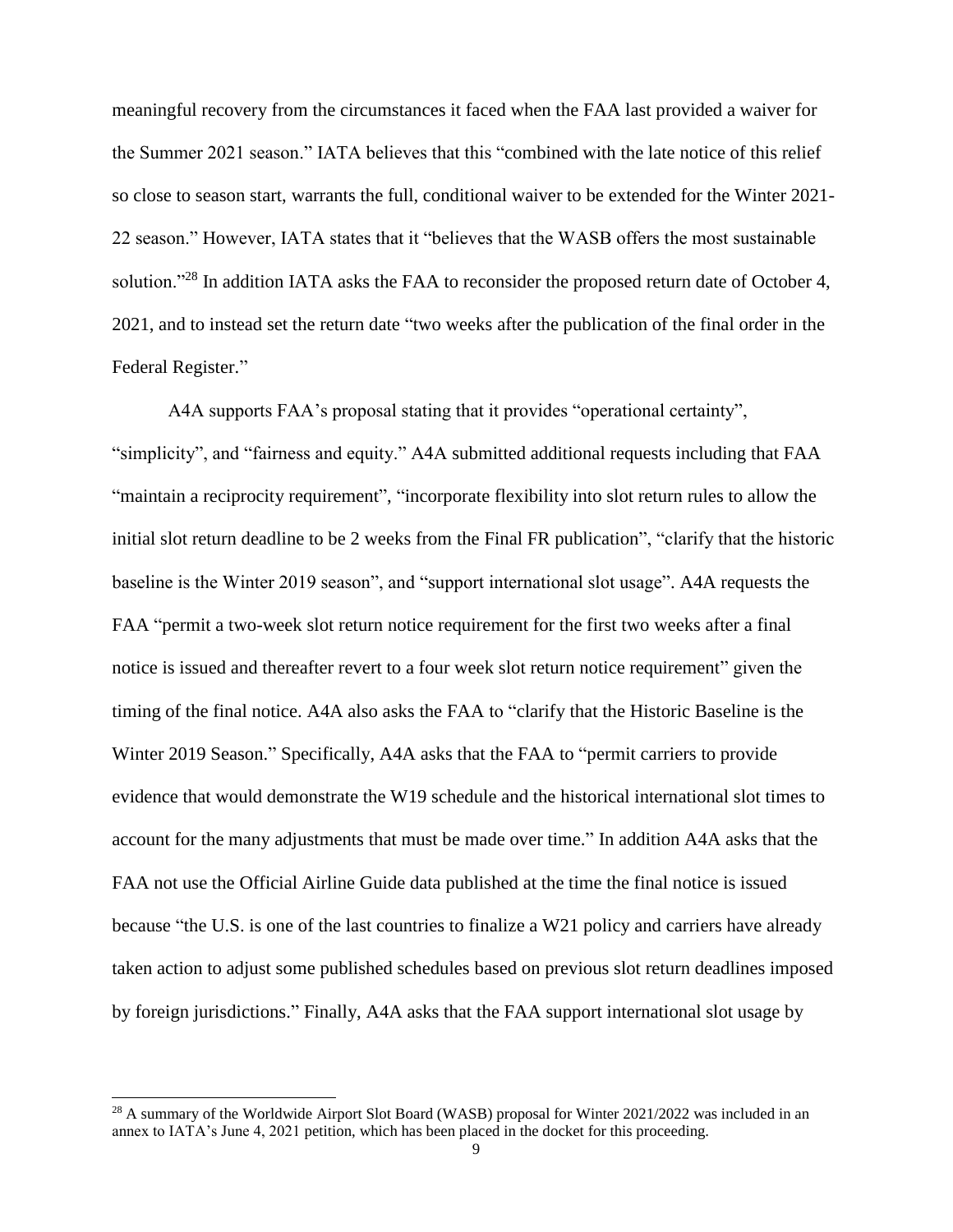giving carriers "the ability to utilize one-half of a historic international slot pair and waive the other half to maximize utilization of planned operations."

Delta supports the FAA's proposal stating that "COVID-19 continues to cause disruption in global air travel and the timeline for recovery remains fluid and unpredictable." Noting that "in contrast to the resurgence of domestic travel we are seeing in the United States, the global pandemic continues to depress international air travel demand – necessitating the extension of the existing slot waiver framework for international flying." While Delta fully supports the Department's proposal in principle, Delta asks "the Department to modify the initial October 4, 2021 slot return deadline proposed in the notice to avoid compliance issues." Specifically, Delta asks for a two-week extension of the four-week advance slot return condition of the waiver. Finally, Delta provided responses to the individualized questions posed to carriers in FAA's proposal.

United commented that it adopts and incorporates by reference the comments filed by A4A as well as supports and endorses IATA's comments supporting the full season extension of FAA's existing conditional waiver. United supports FAA's proposal stating that "the proposed COVID-19 Relief Notice continues to recognize the importance to international commerce of granting reciprocal waivers and the significance of affording parallel relief to Level 2 and Level 3 airports and promotes certainty, stability, and fairness across the industry." In addition, United urges the FAA "to not grant slot historic status/historic precedence at Level 3 airports or priority consideration at Level 2 airports to ad hoc movements allocated during the Winter 2020 season unless the airport is below the declared capacity limit at the time of the ad hoc movement." Moreover, United disagrees that COVID-19 is causing structural and operational changes to the airline industry and asserts that "the pandemic is not the new normal." Finally, United provided responses to the individualized questions posed to carriers in FAA's proposal.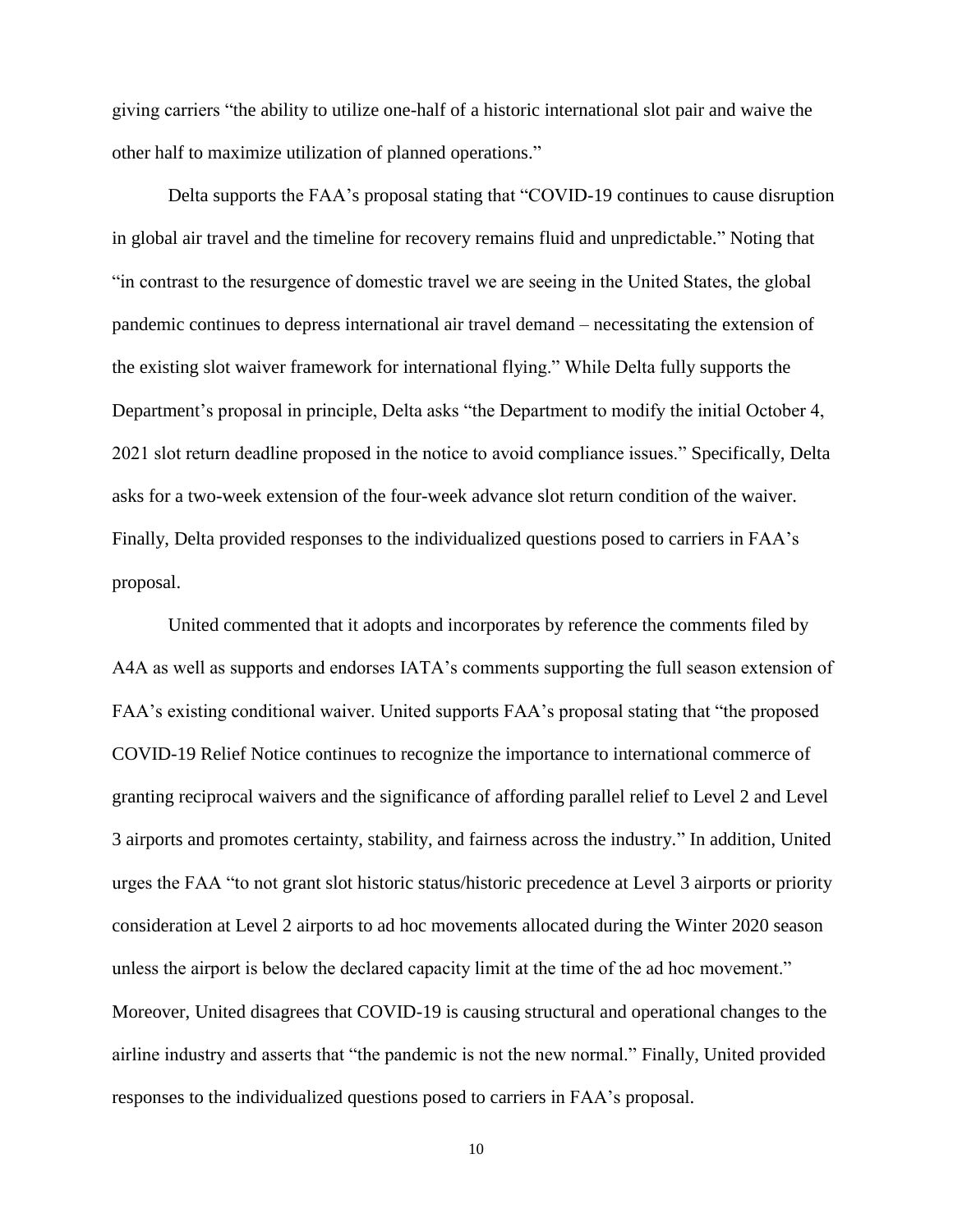Spirit comments that it supports FAA's proposal to end the "limited, conditional waiver of the minimum slot usage requirement for domestic operations." Spirit notes that it does not oppose continuing the waiver "for an additional season for international operations." However, Spirit states that it "assumes the FAA will continue to approve operations by carriers that have been operating with otherwise unused international slots and authorizations during the current season to continue using those operating times if the holder does not reinstate service for the Winter 21-22 season." In addition, Spirit states that it "supports the FAA's plan to require domestic carriers to establish that specific slot/authorizations were in fact used for international operations pre-pandemic." Spirit asks the FAA "to remain vigilant to prevent large domestic slot holders to use loopholes to retain slots/authorizations using a range of anticompetitive tricks."

Southwest supports FAA's proposal stating that "recognizing that numerous COVIDrelated circumstances continue to inhibit international air travel uniquely, the DOT has wisely limited its proposed waiver of slot usage requirements to international operations." In addition, Southwest believes that FAA's decision not to grant further COVID-related usage waivers for domestic operations will increase competition which will benefit "travelers, airports, communities, and the national economy."

ACI-NA is supportive of FAA's proposal to "restore slot utilization requirements for domestic flight beginning in W21." ACI-NA points out that the FAA has stated that "there may come a point in time which ongoing waivers to preserve pre-COVID slot holdings could impede the ability of airports and airlines to provide services that may benefit the economy" and ACI-NA believes "the end of W21 is that point in time."

PANYNJ supports FAA's decision to extend slot usage waivers for international operations only for the Winter 2021/2022 Scheduling Season. PANYNJ states that the decision to enforce utilization requirements for domestic flight "reflects the strong recovery in domestic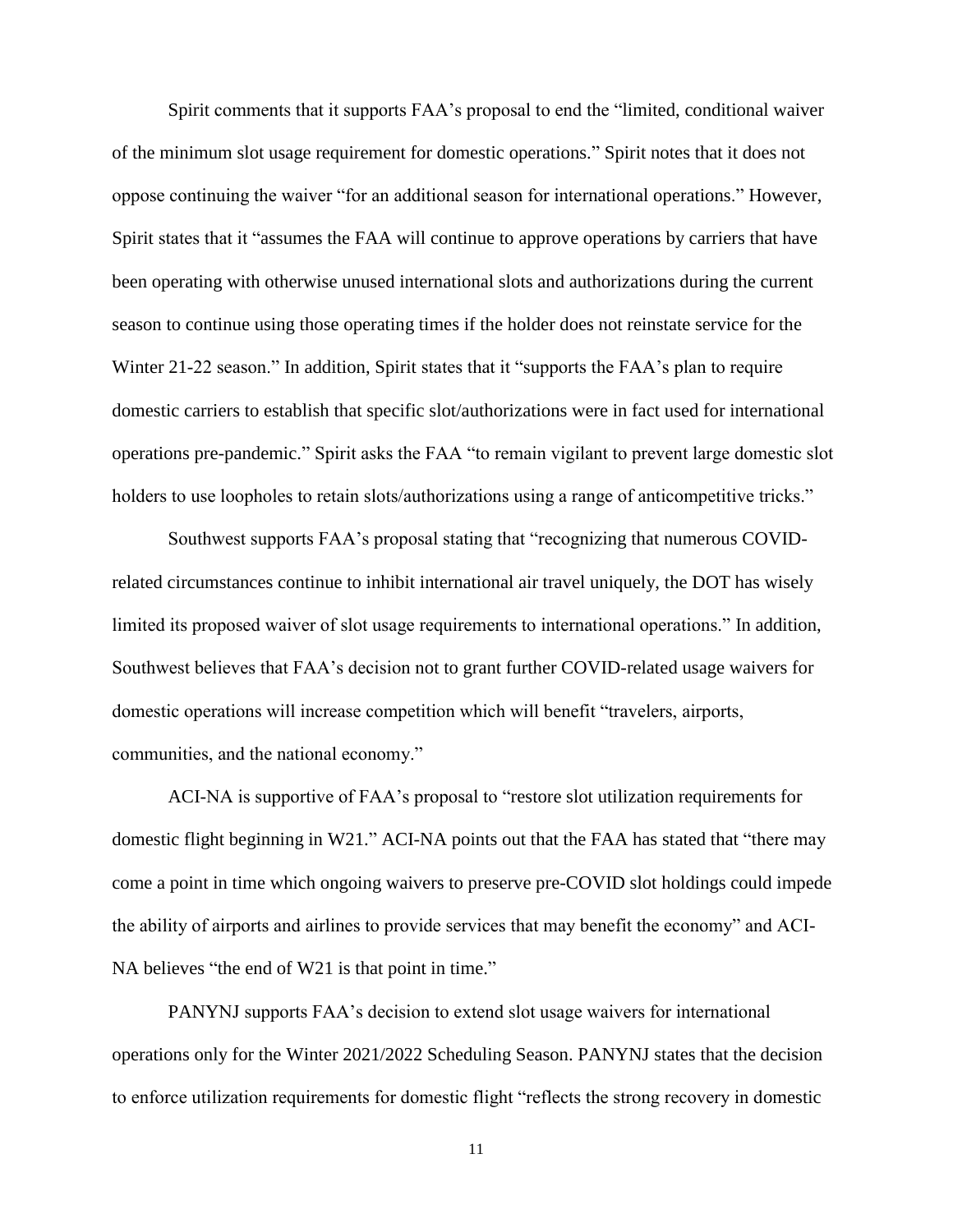demand and will serve the public interest by ensuring valuable airport infrastructure is used to deliver crucial air service to our customers and help drive our region's economic recovery." PANYNJ requests "greater visibility and information relative to returned capacity and reallocation under the usage waivers." In addition, PANYNJ asserts that "carriers that have clearly and publicly communicated the indefinite discontinuation of operations at capacity constrained airports should not be waiver eligible without clear documentation to both FAA and the airport operator of plans to recommence operations within a reasonable timeframe" and otherwise PANYNJ recommends "the slots be returned to the pool for re-allocation."

Avianca Airlines supports FAA's proposal however requests more flexibility in the usage threshold, such as a "50/50" minimum usage requirement, for slots newly allocated for W21. Iberia Airlines supports FAA's proposal and asserts that "the recovery period has not yet arrived and that we are still in a period of uncertainty and waiting for demand." In addition, Iberia requests the reciprocity as a condition be removed. Tap Air Portugal supports FAA's proposal but notes that it will "have to fight for the reciprocity in the EU, to have real benefits from the relief."

## *Commenters Who Oppose the FAA's Proposal*

CAA, seven individuals, two anonymous commenters, and Exhaustless oppose FAA's proposal to continue COVID-19-related relief for international operations only.

CAA opposes FAA's proposal to extend relief from minimum slot usage requirement for international operations. CAA submits that it is "in the public interest for the FAA to require carriers that cannot use slots or timings in Winter 2021/2022 Season to return them to the FAA permanently." CAA states that it is "fully aware of the daunting operating challenges facing both airports and airlines in an environment poisoned by COVID" and that "airlines should not be penalized for their temporary inability to fully utilize their slots and other operating rights as a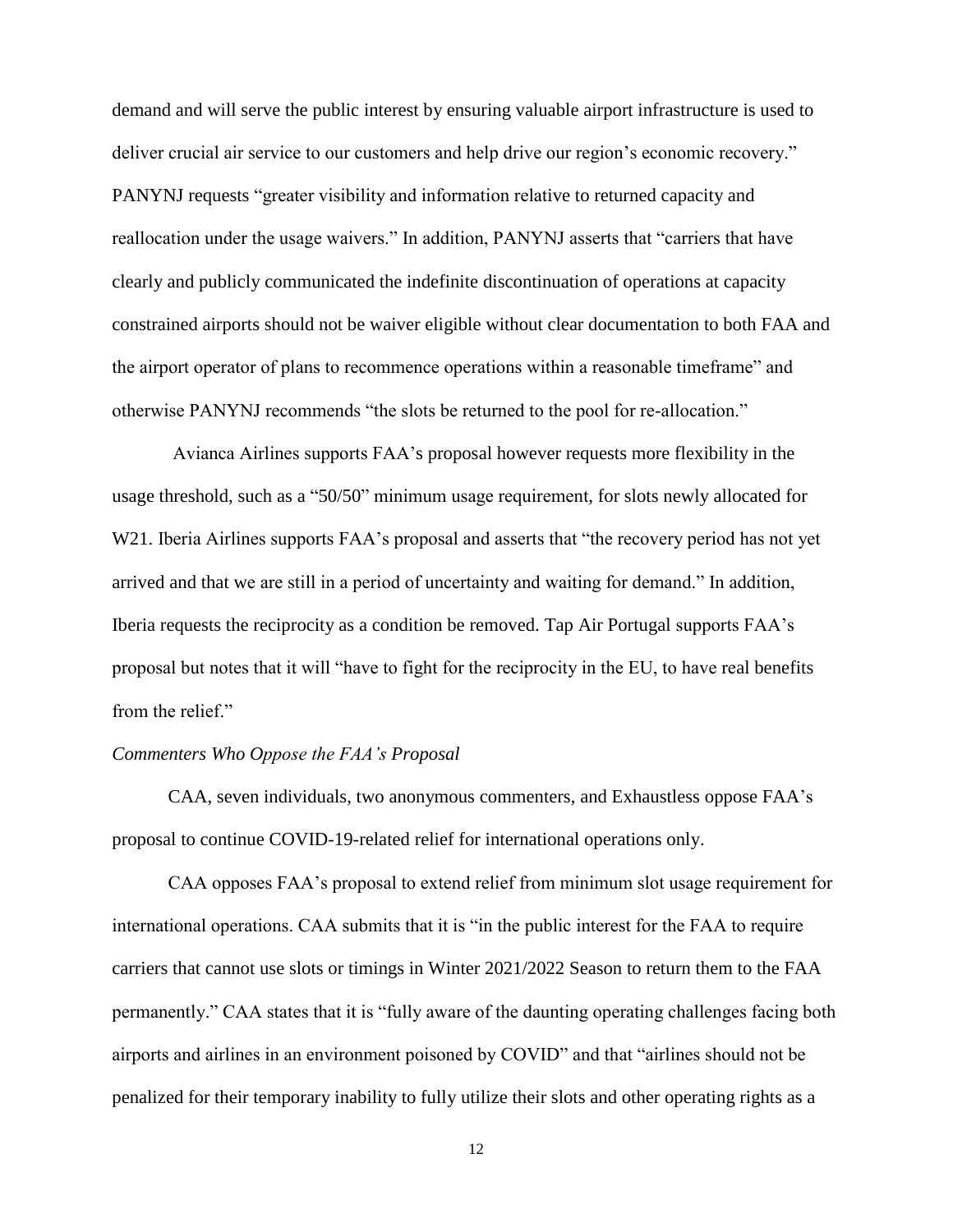result of government travel restrictions and drastically reduced passenger demand caused by the COVID pandemic." However, CAA believes that "the high demand for air cargo and the location and time sensitive nature of the demand for e-commerce air cargo deliveries mean that air cargo services need the opportunity to secure slots and authorizations at peak times with historic rights to close in airports in the northeast as ever before." CAA states that "the *ad hoc* slots and authorizations that waivers have made available do not substitute for slots or approved operating times that have a greater likelihood of securing long-term access for association members." In addition, due to the continued national emergency and the roll of all-cargo industry, CAA asserts that "the slots or authorizations at Level 2 airports not needed by passenger airlines should be available for temporary allocation to cargo airlines rather than being un- or underused." Moreover, CAA urges the FAA to consider "a longer-term solution to avoid serial, last-minute renewals of slot use waivers in the future" and "begin working toward a long-term plan on rights reallocation to account for the need for expansions and retiming of all-cargo services as an important component of competition." Finally, CAA asks that if the FAA extends a limited waiver, that the FAA "clearly define the basis any U.S. carrier might use to claim a waiver; describe how it will evaluate whether any individual slot or authorization will qualify for a waiver; and permit further public comment on those criteria."

The individual and anonymous commenters believe that demand for domestic air travel has not recovered to a point that warrants discontinuing relief and that FAA's proposal will result in unnecessary flights that would be detrimental from an environmental perspective. However, one individual commenter states that they "oppose continued slot usage relief" because "gate space is a scarce resource and the FAA should make every effort to utilize this space to maximize productivity and encourage economic recovery with airlines who believe they can successfully repurpose this space." This individual commenter states that they "favor JetBlue's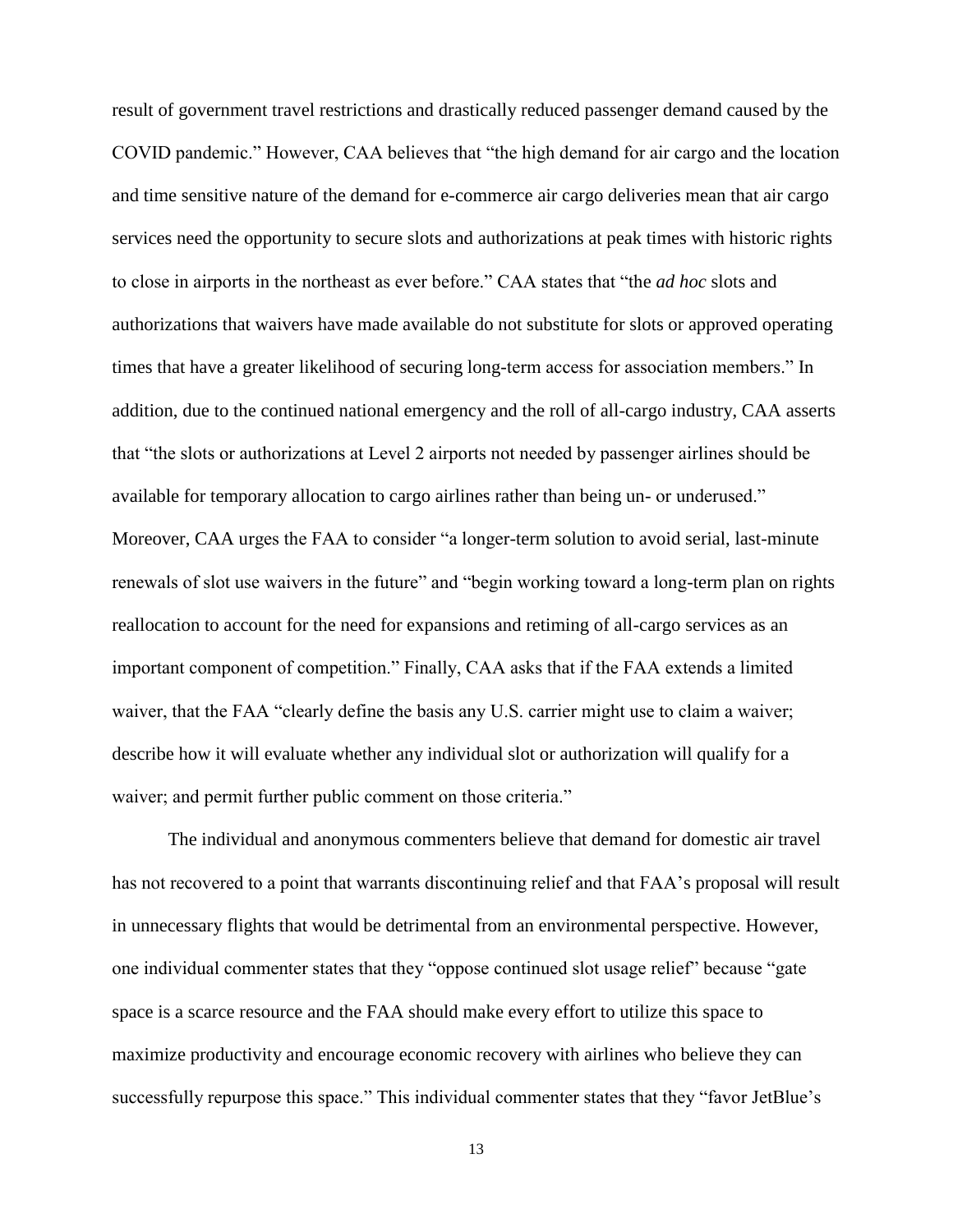opinion that the DOT/FAA enable a case-by-case evaluation for limited exemptions based on extreme circumstances such as boarder [sic] closure or conditions of entry that represent de facto border closure."

Exhaustless opposes FAA's proposal as unlawful, contending the FAA has no authority to administer runway slots or manage schedules and that "[t]he only decision before the FAA is whether to voluntarily continue to violate the law or to extricate itself from this regulatory taking and illegal subsidy to a conspiracy."

## *Clarifying Question*

PaxEx.Aero sent an e-mail to the FAA slot office on September 17, 2021, asking the FAA to clarify how the Agency will "determine what slots are international service" and if it will be "from 2019/2020 scheduled levels." The FAA sent a response e-mail on September 20, 2021, that quoted the portion of FAA's proposal that addressed PaxEx.Aero's question. A copy of the communication has been included in the docket of this proceeding.

# **Discussion of Continued Relief for International Operations Only for the Winter 2021/2022 Scheduling Season**

At the present time, U.S. domestic air travel demand and U.S. vaccination rates have reached a level that the FAA believes no longer justifies COVID-19-related slot usage relief domestically. However, COVID-19 continues to present a highly unusual and unpredictable condition for international operations that is beyond the control of carriers. As demonstrated in comments submitted by carriers and industry advocates, passenger demand for international air travel continues to be depressed as a result of COVID-19. The continuing impacts of COVID-19 on global aviation are dramatic and extraordinary, with an unprecedented decrease in passenger demand for international air travel globally.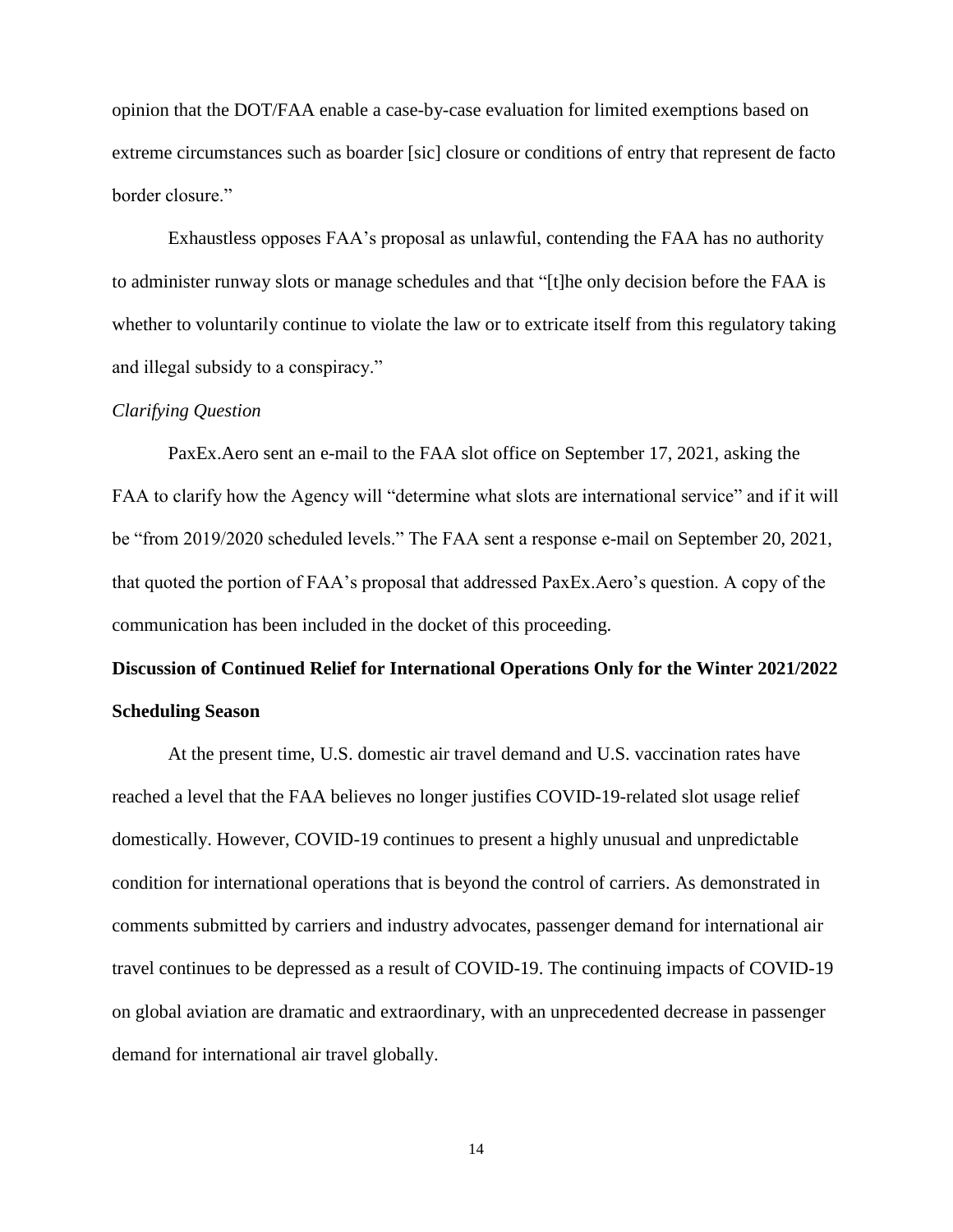As with the proposal, the FAA acknowledges the need for slot holders to have some flexibility in decision-making, in regard to international operations, as the severe impacts of the COVID-19 pandemic continue globally, but note it is not the policy of the Department of Transportation (DOT) to use slot and Level 2 rules to reserve capacity for historic incumbent carriers until demand returns to predetermined levels. Instead, it is the policy of the DOT to encourage high utilization of scarce public infrastructure. Under the established standard, slot usage waivers are generally used to address short-term, unpredictable shocks to demand or capacity that are beyond carriers' control. After 19 months of experience, the DOT believes it is becoming apparent that COVID-19 is causing structural and operational changes to the airline industry; the industry is adapting; and the issuance of waivers should not hinder that adaptation. As previously stated, at some point in time, repeated waivers to preserve pre-COVID slot holdings will impede the ability of airports and airlines to provide services that benefit the overall national economy and make appropriate use of scarce public assets. Therefore, the FAA emphasizes that operators should not assume further relief on the basis of COVID-19 for international operations will be forthcoming beyond the end of the Winter 2021/22 scheduling season.

Based on the comments received in this proceeding, the FAA has determined to make available to slot holders at DCA, JFK, and LGA a waiver from the minimum slot usage requirements, for international operations only, due to continuing COVID-19 impacts through March 26, 2021, subject to the following conditions:

(1) All slots not intended to be operated must be returned at least four weeks prior to the date of the FAA-approved operation to allow other carriers an opportunity to operate these slots on an *ad hoc* basis without historic precedence. As explained further below, compliance with this condition is required for operations scheduled from November 22, 2021, through the duration of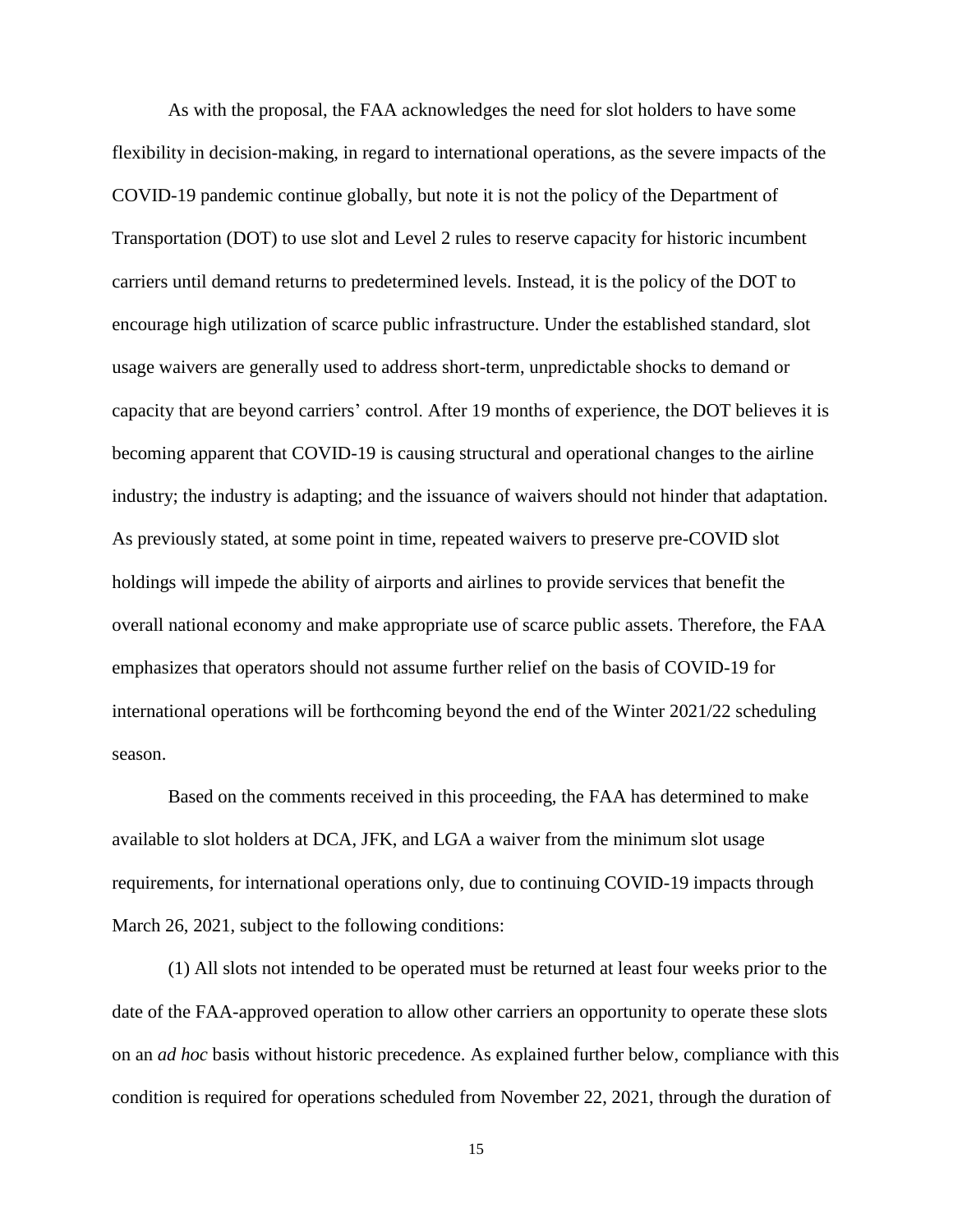this relief; therefore, carriers must begin notifying the FAA of Winter returns by October 25, 2021. Slots operated as approved on a non-historic basis in Winter 2021/2022 will be given priority over new demands for the same timings in the next equivalent season (Winter 2022/2023) for use on a non-historic basis, subject to capacity availability and consistent with established rules and policies in effect in the United States.<sup>29,30</sup> Foreign carriers seeking priority under this provision will be required to represent that their home jurisdiction will provide reciprocal priority to U.S. carrier requests of this nature.

(2) The waiver does not apply to slots newly allocated for initial use during the Winter 2021/2022 season. New allocations meeting minimum usage requirements remain eligible for historic precedence. The waiver does not apply to historic in-kind slots within any 30-minute or 60-minute time period, as applicable, in which a carrier seeks and obtains a similar new allocation (*i.e.*, arrival or departure, air carrier or commuter, if applicable); and,

(3) The waiver does not apply to slots newly transferred on an uneven basis (*i.e.*, via oneway slot transaction/lease) since October 15, 2020, for the duration of the transfer.<sup>31</sup> Slots transferred prior to this date may benefit from the waiver if all other conditions are met. Slots granted historic precedence for subsequent seasons based on this relief are not eligible for transfer if the slot holder ceases all operations at the airport.

l

 $29$  Consistent with the FAA's final policy statement issued January 13, 2021, this priority applies to slot or schedule requests for Winter 2022/2023, which are comparable in timing, frequency, and duration to the non-historic ad hoc approvals made by the FAA for Winter 2021/2022. This priority does not affect the historic precedence or priority of slot holders and carriers with schedule approvals, respectively, which meet the conditions of the waiver during Winter 2021/2022 and seek to resume operating in Winter 2022/2023. The FAA may consider this priority in the event that slots with historic precedence become available for permanent allocation by the FAA.

<sup>&</sup>lt;sup>30</sup> Although the FAA is extending the four-week rolling return policy consistent with the Summer 2021 waiver, any carrier returning full-season slots or schedule approvals at an airport outside the United States and associated with a route to the United States will generally be expected to similarly return the complementary full-season U.S. slot or schedule approval to the FAA for re-allocation on a non-historic or *ad hoc* basis.

<sup>&</sup>lt;sup>31</sup> The FAA has determined not to revise this condition to include a buffer period for new transfers to be completed and still benefit from this waiver. Therefore, this policy will remain in effect continuously from the initial effective date of October 16, 2020.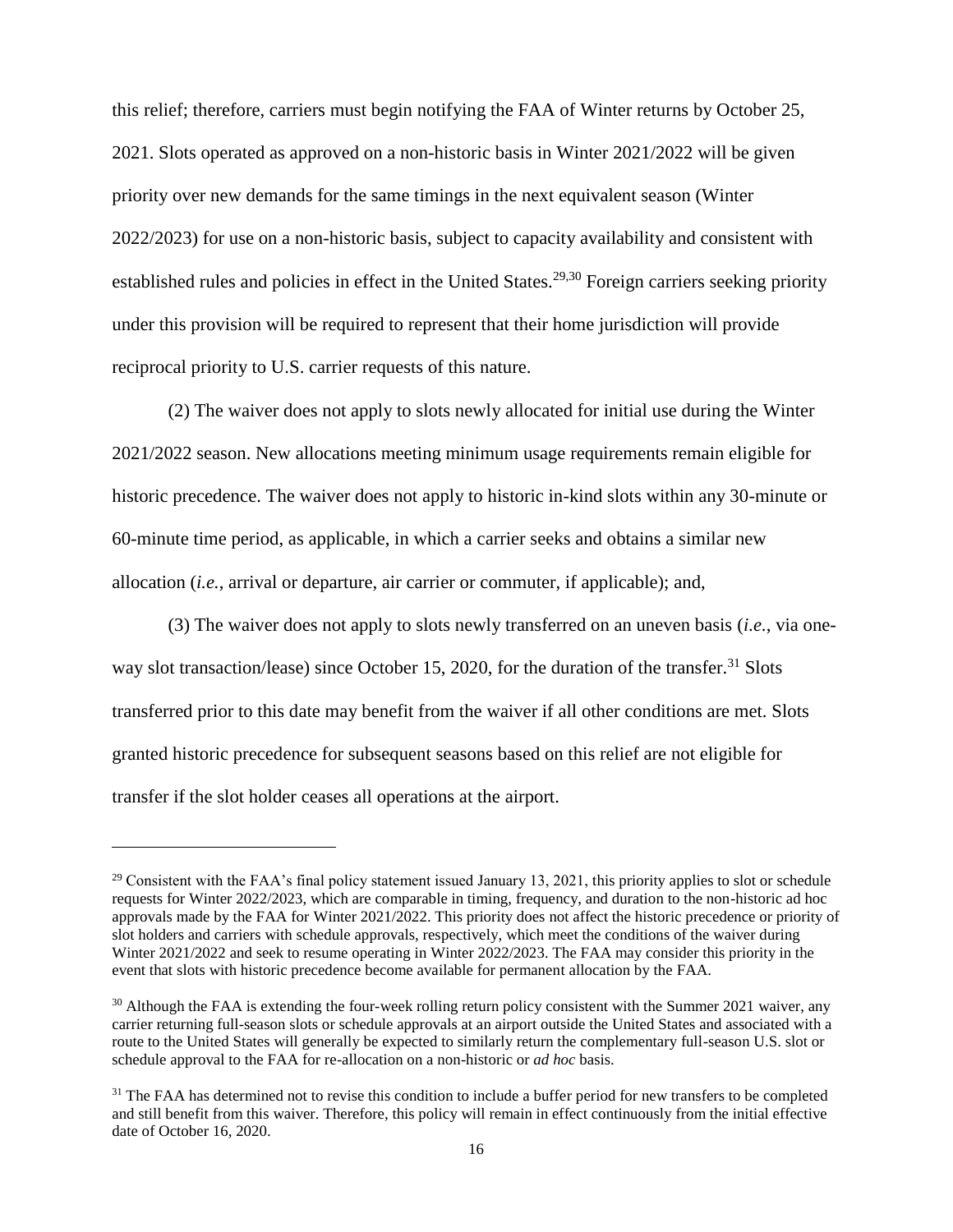In addition, an exception may be granted to these conditions based on any government restriction that prevents or severely restricts international travel to specific airports, destinations (including intermediate points) or countries for which the slot was held. This exception applies under extraordinary circumstances only in which a carrier is able to demonstrate that the ability to operate a particular flight or comply with the conditions of the proposed waiver is prevented or severely restricted due to an unpredictable official governmental action related to COVID-19. This exception includes minor modifications compared to the exception currently in effect for the Summer 2021 season.<sup>32</sup> The FAA seeks to provide greater flexibility in allowing exceptions under certain circumstances based on issues that have arisen in the course of implementing the relief currently available. Official government actions that may qualify for this exception, include—

- Government travel restrictions based on nationality, closed borders, government advisories related to COVID-19 that warn against all but essential travel, or complete bans on flights from/to certain countries or geographic areas.
- Government restrictions related to COVID-19 on the maximum number of arriving or departing flights and/or the number of passengers on a specific flight or through a specific airport.
- Government restrictions on movement or quarantine/isolation measures within the country or region where the airport or destination (including intermediate points) is located.
- Government-imposed closure of businesses essential to support aviation activities (*e.g.*, closure of hotels, ground handling suppliers, etc.).

<sup>32</sup> *See* FAA Policy Statement: Limited, Conditional Extension of COVID-19 Related Relief for the Summer 2021 Scheduling Season (Docket No. FAA-2020-0862-0302).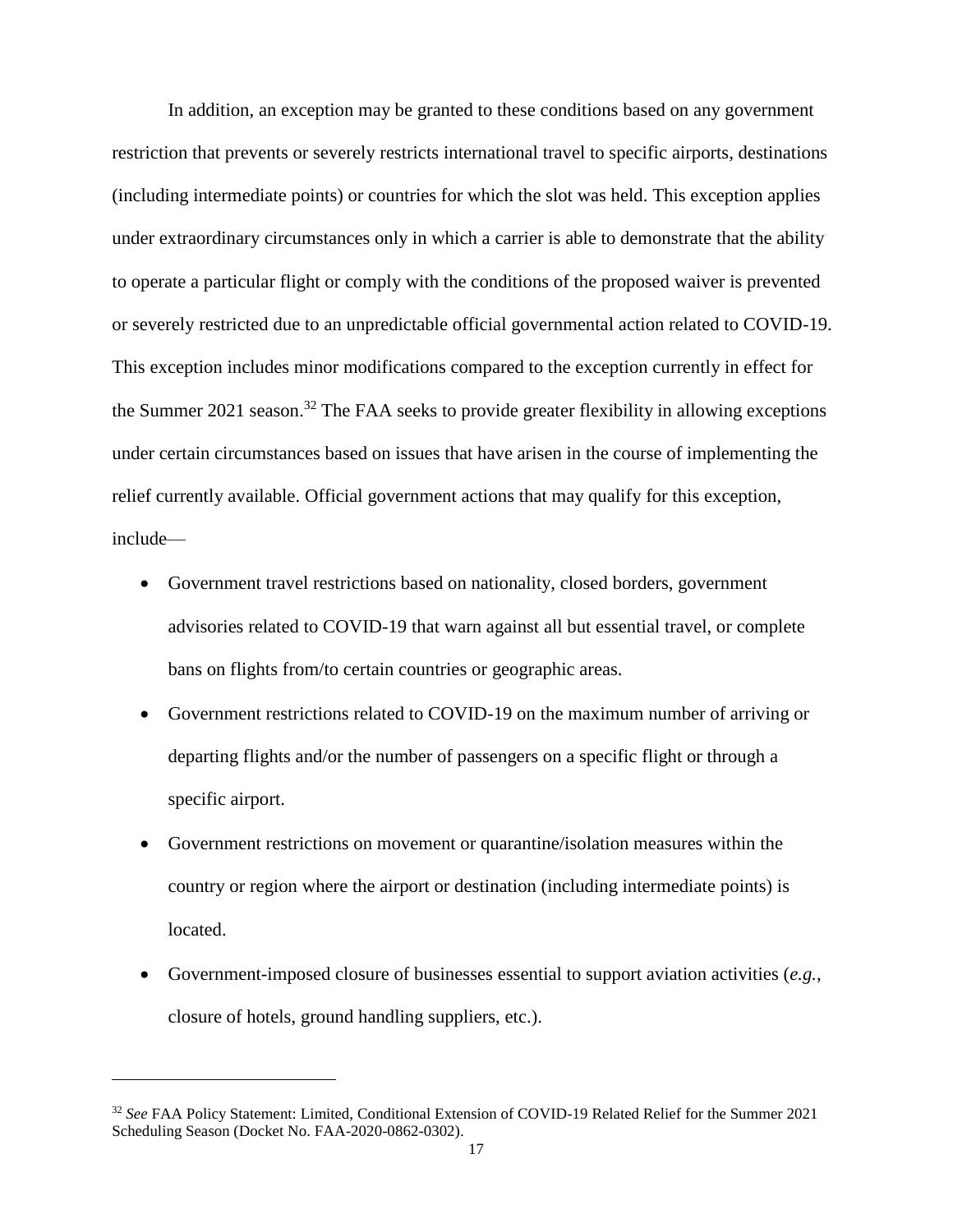Governmental restrictions on airline crew, including unreasonable entry requirements or unreasonable testing and/or quarantine measures.

This exception is being administered by the FAA in coordination with the Office of the Secretary of Transportation (OST). The extraordinary circumstances exception in this slot usage relief is limited to the scope of the relief otherwise provided by this waiver; U.S. carriers should not expect to rely on the extraordinary circumstances exception for relief for domestic operations.

Moreover, the FAA has determined to extend through Match 26, 2021, its COVID-19 related policy for prioritizing flights canceled at designated IATA Level 2 airports in the United States (EWR, LAX, ORD and SFO), for purposes of establishing a carrier's operational baseline in the next corresponding season, subject to the following conditions :

(1) All schedules as initially submitted by carriers and approved by the FAA and not intended to be operated must be returned at least four weeks prior to the date of the FAAapproved operation to allow other carriers an opportunity to operate these times on an *ad hoc* basis without historic precedence. Compliance with this condition is required for operations scheduled from November 22, 2021, through the duration of this relief; therefore, carriers must begin notifying the FAA of Winter returns by October 25, 2021. Schedules operated as approved on an *ad hoc* basis in Winter 2021/2022 will be given priority over new demands for the same timings in the next equivalent season (Winter 2022/2023) for use on an *ad hoc* basis, subject to capacity availability and consistent with established rules and policies in effect in the United States. Foreign carriers seeking priority under this provision are required to represent that their home jurisdiction will provide reciprocal priority to U.S. carrier requests of this nature; and,

(2) The priority for FAA schedules approved for Winter 2021/2022 does not apply to netnewly approved operations for initial use during the Winter 2021/2022 season. New approved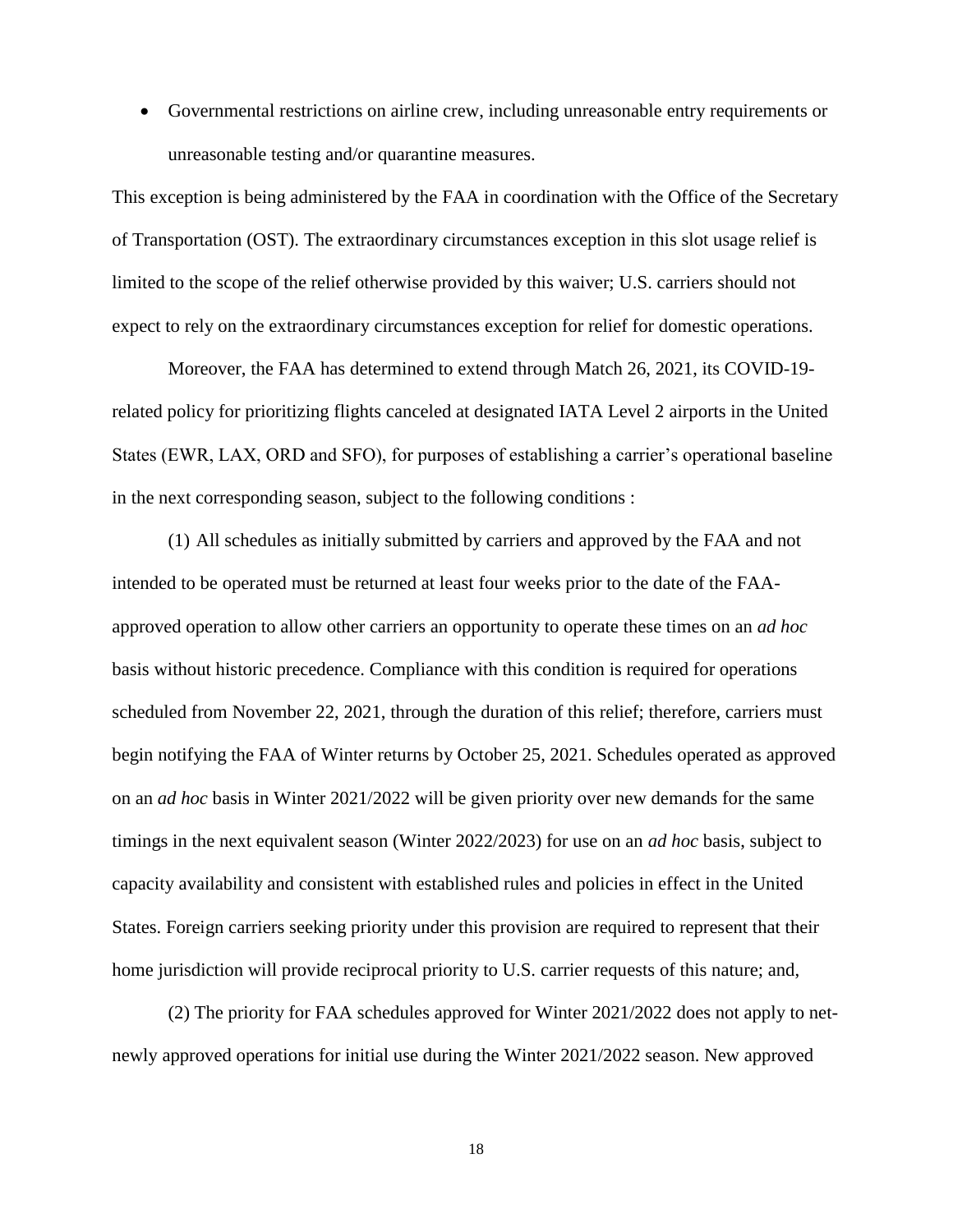times will remain eligible for priority consideration in Winter 2022/2023 if actually operated in Winter 2021/2022 according to established processes.

Consistent with the final decision for slot-controlled airports, limited exceptions may be granted from either or both of these conditions at Level 2 airports under extraordinary circumstances due to any government restriction that prevents or severely restricts travel to specific airports, destinations (including intermediate points), or countries for which the slot was held, as discussed previously with respect to slot-controlled airports. If the exception is determined not to apply, carriers will be expected to meet the conditions for relief or operate consistent with standard expectations for the Level 2 environment.

The FAA believes a conditional extension of relief for international operations only, through March 26, 2022, is reasonable due to fluctuating travel restrictions and ongoing economic and health impacts of COVID-19 internationally. The proposed relief is expected to provide carriers with flexibility during this unprecedented situation and to support the long-term viability of international operations at slot-controlled and IATA Level 2 airports in the United States.<sup>33</sup> Continuing relief for this additional period is reasonable to mitigate the impacts on passenger demand for international air travel resulting from the spread of COVID-19 worldwide.

The current waiver policy was developed based on a balancing of various conflicting stakeholder interests to the extent permissible and within the bounds of the current slot rules and schedule policies in effect in the United States. None of the comments supporting alternative proposals have persuaded the FAA that this policy should be supplanted or discontinued at this juncture of the ongoing COVID-19 emergency. The FAA believes the conditions associated with

<sup>&</sup>lt;sup>33</sup> The FAA is responsible to develop plans and policy for the use of navigable airspace and assign by regulation or order the use of the airspace necessary to ensure the safety of aircraft and the efficient use of airspace. *See* 49 U.S.C. 40103(b)(1). The FAA manages slot usage requirements under the authority of 14 CFR 93.227 at DCA and under the authority of Orders at LGA and JFK. *See* Operating Limitations at John F. Kennedy International Airport, 85 FR 58258 (Sep. 18, 2020); Operating Limitations at New York LaGuardia Airport, 85 FR 58255 (Sep. 18, 2020).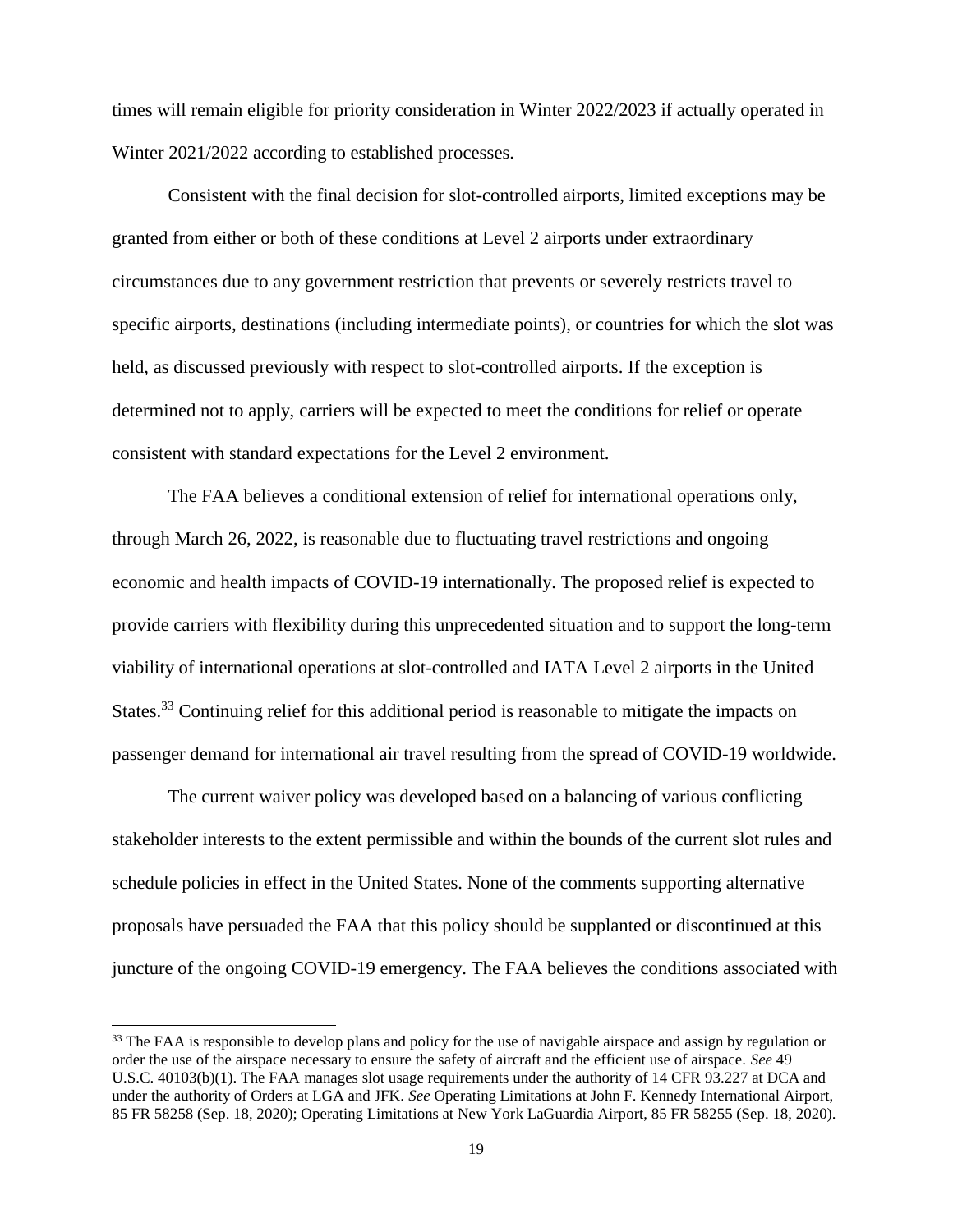the relief provided to date and in this decision are generally comparable to the WASB package and remain necessary to strike a balance between competing interests of incumbent carriers and those carriers seeking new or increased access at these historically-constrained airports, as well as to ensure the relief is appropriately tailored to reduce the potential to suppress flight operations for which demand exists.

## *Discussion of Comments Regarding Administering Relief Under This Waiver*

The FAA received comment requesting clarification on how it will evaluate whether any individual slot or schedule approval will qualify for a waiver and whether the Winter 2019/2020 season would be used to establish a carrier's historic international operational baseline. The conditional relief described in this notice is available for international operations that would have been operated in the Winter 2021/2022 season, but for COVID-19 impacts. This conditional relief is available to domestic carriers on a scale that is generally comparable to each carrier's pre-COVID level of international service. The FAA will generally evaluate any request for relief from U.S. carriers for the Winter 2021/2022 scheduling season based on historical levels of operations to foreign points as demonstrated in published schedules from the Winter 2019/2020 scheduling season. Domestic carriers seeking relief for a particular operation under the waiver will need to provide the FAA, if not readily apparent from FAA records and historic published schedule data, alternative supplemental information that predates FAA's proposal (86 FR 52114) to demonstrate intent to use a slot or approved operating time for an international destination. The FAA will not accept evidence of intent to use a particular slot or approved operating time for an international flight during the Winter 2021/2022 season, if the information is dated after FAA's proposal issued September 16, 2021.

The FAA is persuaded by commenters that have requested the FAA modify the initial October 4, 2021, slot return deadline due to compliance issues attributable to the timing of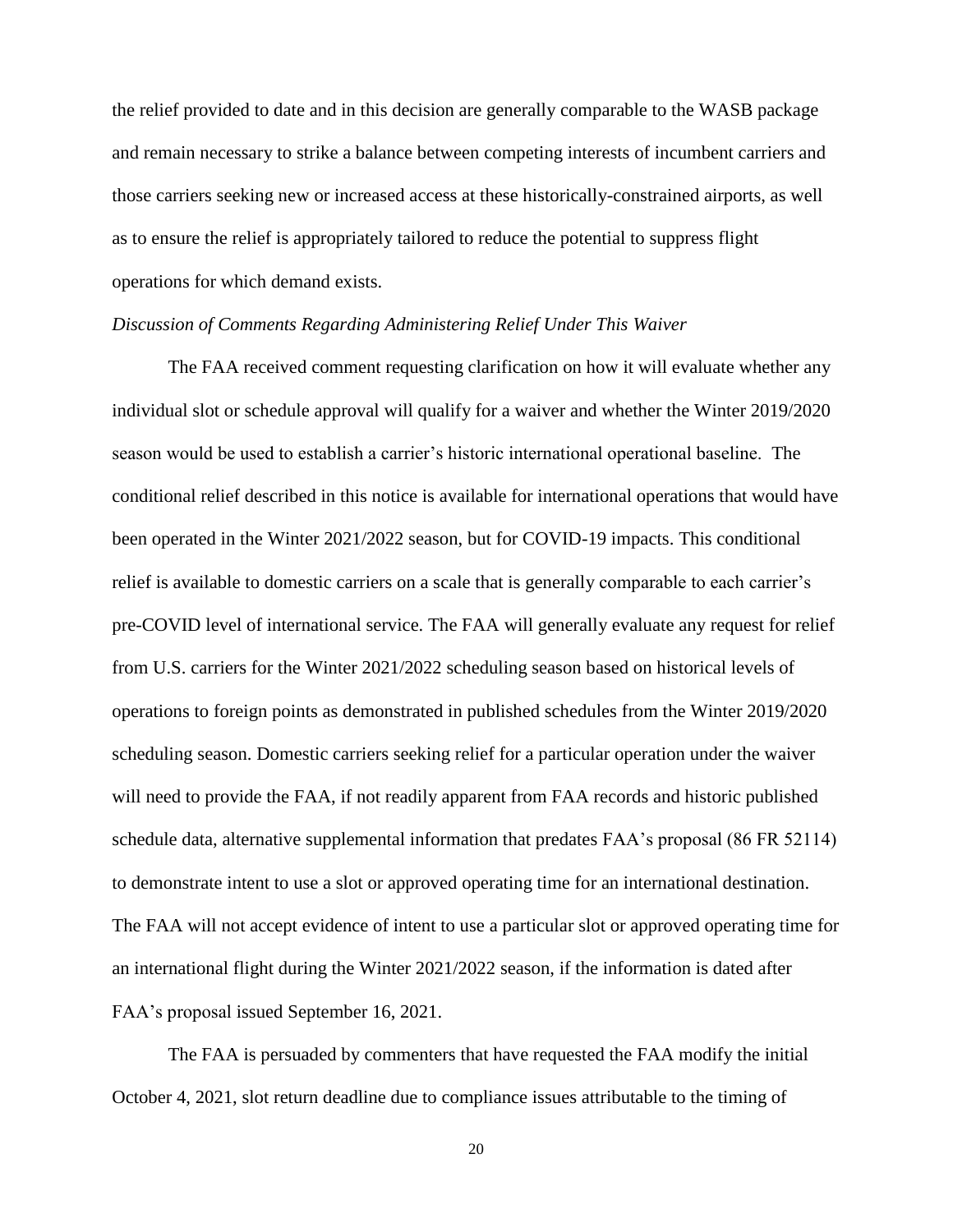FAA's final waiver decision. The slot return deadline, as proposed, would have required airlines to return slots associated with flights to be operated on November 1, 2021, by October 4, 2021 (*i.e.*, four weeks in advance). Due to the timing of this final notice, the FAA will require compliance with the 4-week advance slot return condition for operations scheduled from November 22, 2021 (instead of from October 31, 2021) through the duration of the Winter 2021/2022 season. Accordingly, carriers must begin notifying FAA of Winter returns by October 25, 2021 (instead of October 4, 2021). The FAA believes this change is reasonable because it would be impracticable for carriers to meet the proposed October 4, 2021, return deadline given the timing of the FAA's final waiver policy.

The FAA also received a comment requesting carriers be given flexibility to "utilize onehalf of a historic international slot pair and waive the other half to maximize utilization of planned operations." The FAA administers slots and schedule approvals on an individualized basis, not as slot pairs. Indeed, some slot allocations or schedule approvals are paired with operations outside of slot-controlled or schedule-facilitated hours. Due to slots not being administered in pairs the flexibility requested is already built into the underlying rules and waiver policy. Carriers therefore will have flexibility to and are encouraged to, operate any individual slot or schedule approval that does not necessitate this relief.

In addition, the FAA received a comment requesting that the FAA "not grant slot historic status/historic precedence at Level 3 airports or priority consideration at Level 2 airports to ad hoc movements allocated during the Winter 2020 season unless the airport is below the declared capacity limit at the time of the ad hoc movement." The FAA notes that the conditions of this waiver provide that slots operated as approved on a non-historic basis in Winter 2021/2022 will be given priority over new demands for the same timings in the next equivalent season (Winter 2022/2023) for use on a non-historic basis, *subject to capacity availability and consistent with*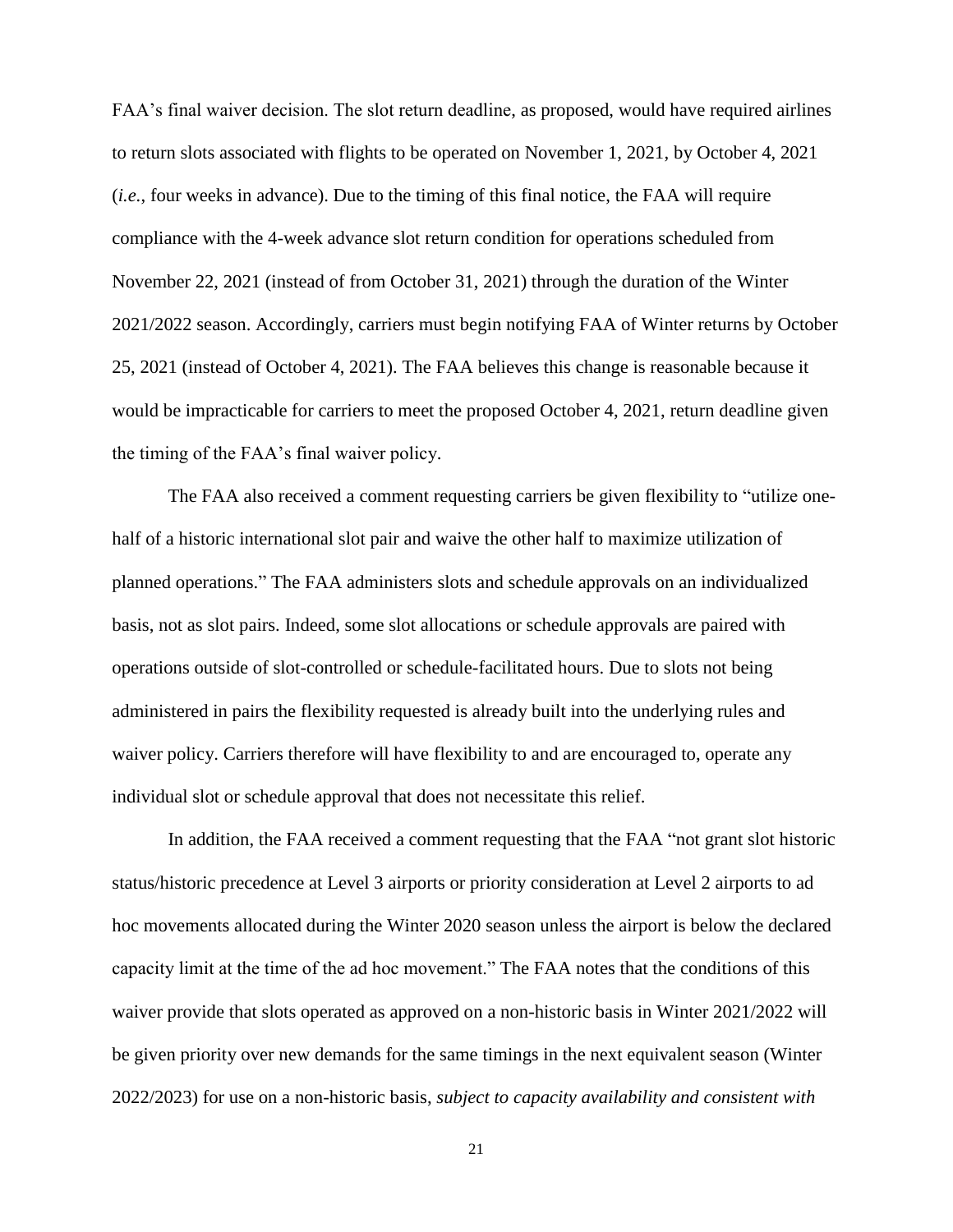*established rules and policies in effect in the United States* (emphasis added). However, the FAA further notes that this stated priority was initially added in FAA's Summer 2021 Policy Statement.<sup>34</sup> The FAA has flexibility under usual rules and procedures to apply the priority even in the absence of this.

Further, FAA received comment requesting that carriers that have "clearly and publicly communicated the indefinite discontinuation of operations at capacity constrained airports should not be waiver eligible without clear documentation to both FAA and the airport operator of plans to recommence operations within a reasonable timeframe" should be returned to the FAA for reallocation. The FAA noted that the third condition for slot-controlled airports expressly states "slots granted historic precedence for subsequent seasons based on this relief are not eligible for transfer if the slot holder ceases all operations at the airport." However, aside from the conditions provided in this relief, other established local rules in the United States continue to apply.

Furthermore, the FAA received comment requesting "greater visibility and information relative to returned capacity and reallocation under the usage waivers." The FAA to date has accommodated all *ad hoc* requests for operations (passenger and cargo) under the current waiver based on continued depressed demand and associated returns before the four-week deadline. Generally, after the first weeks the Summer 2021 waiver was in effect, the majority of slot and schedule returns have been made in at least one-month increments. By June 2021, sufficient returns had been made to allow the FAA to accommodate most requests for *ad hoc* flights through the end of the season on October 30, 2021. Most of the *ad hoc* increases have been by domestic and foreign air carriers for cargo operations at JFK and by domestic carriers for passenger operations at EWR. In addition, cargo and passenger carriers at several airports requested and were approved for *ad hoc* retiming of some flights previously approved for

<sup>34</sup> FAA Policy Statement: Limited, Conditional Extension of COVID-19-Related Relief for the Summer 2021 Scheduling Season (Docket No. FAA-2020-0862-0302).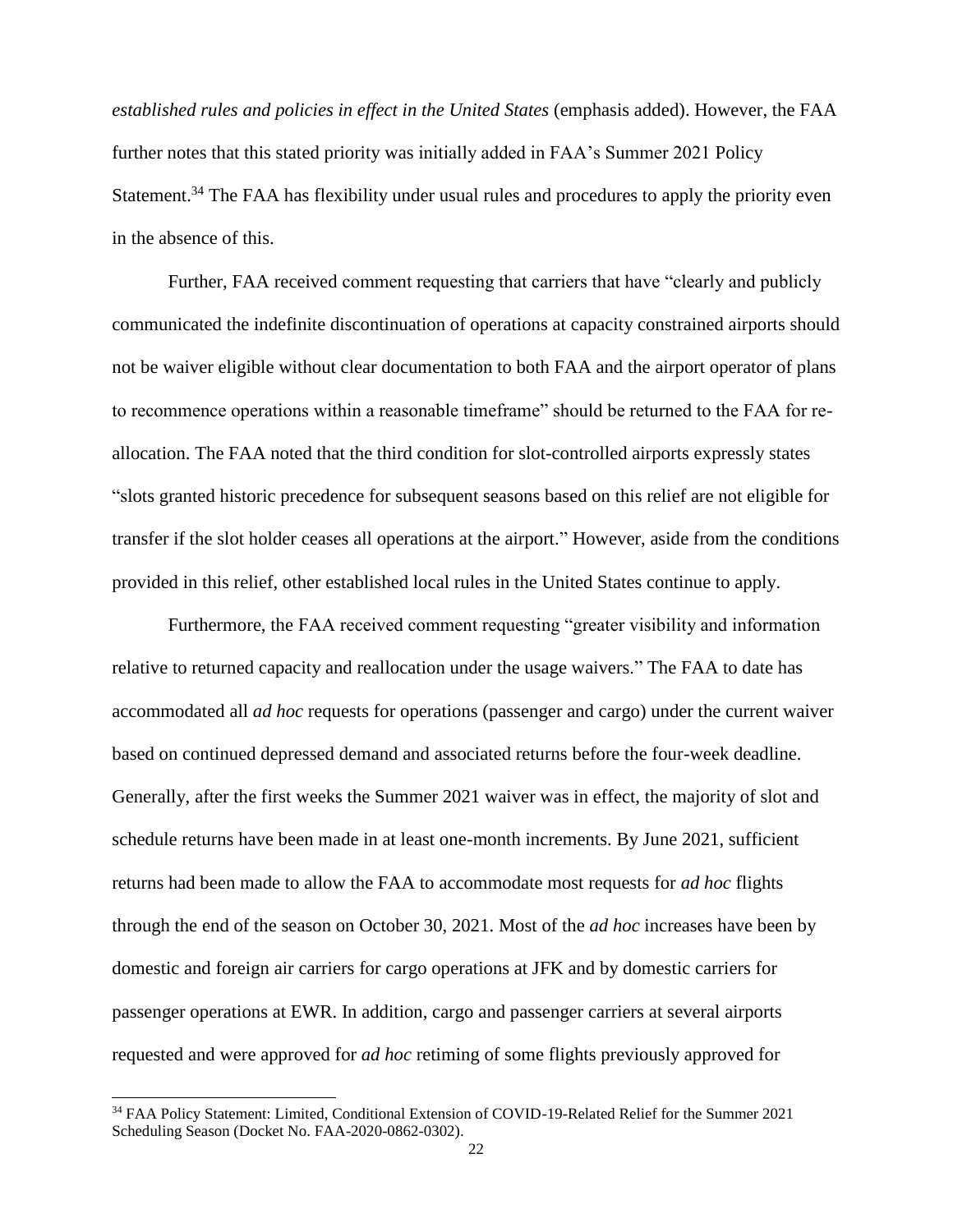different times. Some of those carriers indicated these changes are intended to reflect temporary adjustment to their network operations related to COVID-19 impacts. Other requests for *ad hoc*  slots or flight approval have been primarily requests for restoration of short-term flights that were previously returned and additional flights often identified as repatriation or special cargo flights. Despite significant returns, the FAA has not received any requests for *ad hoc* flights at DCA and only a small number of requests for *ad hoc* flights at LGA beyond limited inquiries from carriers seeking permanent slot allocations.

Finally, the FAA received comments from some individuals and anonymous commenters suggesting that relief should be continued for domestic operations. The FAA notes that no U.S. carrier or industry advocate has petitioned the FAA for such continued relief for domestic operations. Indeed, comments from industry reflect a consensus view that demand in the United States for domestic travel is rebounding and further relief would be detrimental to recovery.

#### **Discussion of Additional Issues Raised in Comments**

The FAA received individualized responses from some carriers to the questions posed to carriers in FAA's proposal. This information will be useful in FAA's administration of this waiver and the additional information provided is consistent with the policy in this final notice. To the extent that some commenters question FAA's authority to manage slots and facilitate schedules or seek to supersede this proceeding entirely by encouraging the federal government to establish broader aviation industry recovery policies and/or change the regulatory policy landscape for managing slots and schedule facilitation in the United States, such comments are deemed to be outside the scope of this proceeding.

## **Decision**

The FAA has determined to extend through March 26, 2022, the COVID-19-related limited, conditional waiver of the minimum slot usage requirement at JFK, LGA, and DCA that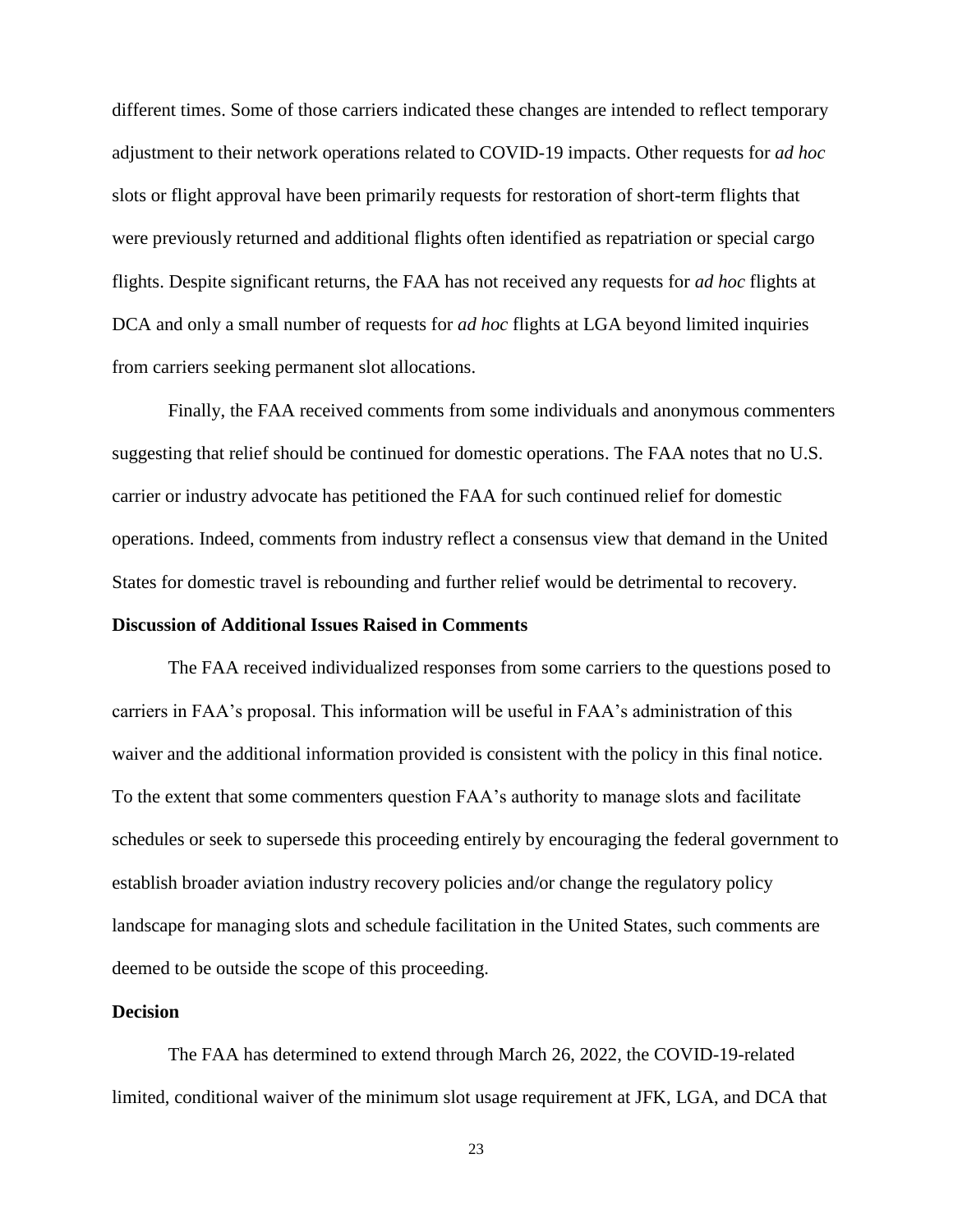the FAA has already made available through October 30, 2021, for international operations only. Similarly, the FAA has determined to extend through March 26, 2022, its COVID-19-related limited, conditional policy for prioritizing flights canceled at designated IATA Level 2 airports in the United States (EWR, LAX, ORD, and SFO), for purposes of establishing a carrier's operational baseline in the next corresponding season, for international operations only. This relief is limited to slots and approved operating times used by any carrier for international operations only, through March 26, 2022, and will be subject to the same terms and conditions, with minor modifications, as previously explained herein.

As of the date of issuance of this notice, U.S. domestic air travel demand and vaccination rates have reached a level that the FAA believes no longer necessarily justifies COVID-19 related slot usage relief domestically. However, COVID-19 continues to present a highly unusual and unpredictable condition for international operations that is beyond the control of carriers. Indeed, foreign carriers in many parts of the world are prevented from operating to the United States due to governmental restrictions resulting from COVID-19. The continuing impacts of COVID-19 on global aviation are dramatic and extraordinary, with an unprecedented decrease in passenger demand for international air travel globally.

Therefore, the FAA believes an extension of conditional relief for international operations only, through March 26, 2022, is reasonable due to fluctuating travel restrictions and ongoing economic and health impacts of COVID-19 internationally. The available relief is expected to provide carriers with flexibility during this unprecedented situation and to support the long-term viability of international operations at slot-controlled and IATA Level 2 airports in the United States.<sup>35</sup> Continuing relief for this additional period is reasonable to mitigate the

<sup>&</sup>lt;sup>35</sup> The FAA is responsible to develop plans and policy for the use of navigable airspace and assign by regulation or order the use of the airspace necessary to ensure the safety of aircraft and the efficient use of airspace. *See* 49 U.S.C. 40103(b)(1). The FAA manages slot usage requirements under the authority of 14 CFR 93.227 at DCA and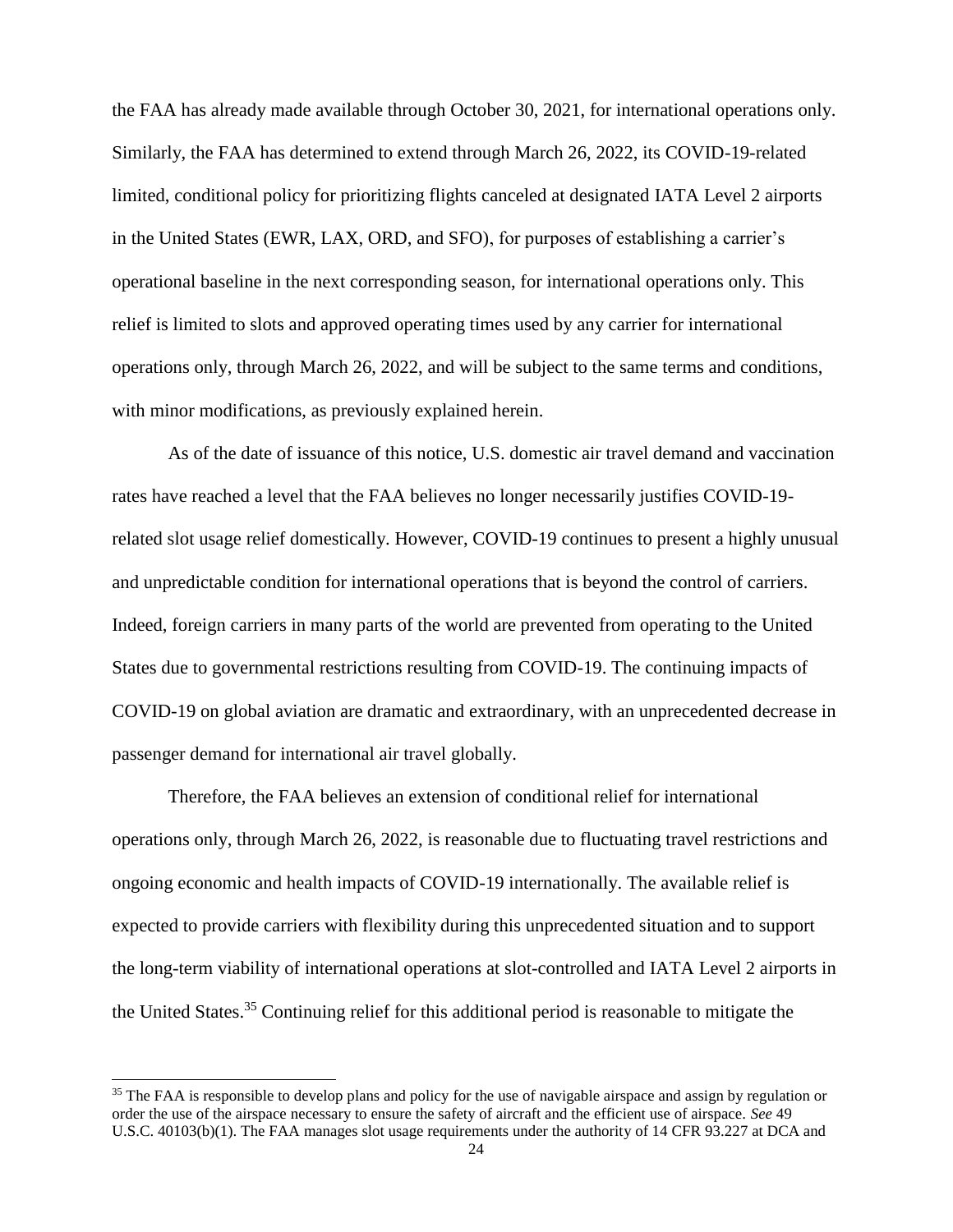impacts on passenger demand for international air travel resulting from the spread of COVID-19 worldwide.

While the FAA is providing continued, conditional, relief through the Winter 2021/2022 season for international operations, carriers should not assume that further relief will be forthcoming beyond the end of the Winter 2021/2022 scheduling season. The FAA will review the facts and circumstances at the time of any future waiver requests; however, the FAA will also continue to consider the importance of providing access to the Nation's congested airports where there is capacity available. Slots are a scarce resource. Slot usage waivers accordingly are reserved for extraordinary circumstances. Even during an extraordinary period such as the COVID-19 pandemic, carriers should utilize their slots and operating authorizations efficiently, in accordance with established rules and policy, or relinquish those slots and authorizations to the FAA so that other carriers willing and able to make use of them can do so. The FAA cautions all carriers against altering plans for usage at slot-controlled and Level 2 airports in reliance upon a presumption that additional relief will be forthcoming, which is a decision on which the FAA has not made at this time. The presumption that carriers should apply in preparing for operations in future scheduling seasons is compliance with standard slot management and schedule facilitation processes.

The FAA reiterates its expectation that foreign slot coordinators will provide reciprocal relief to U.S. carriers. To the extent that U.S. carriers fly to a foreign carrier's home jurisdiction and that home jurisdiction does not offer reciprocal relief to U.S. carriers, the FAA may determine not to grant a waiver to that foreign carrier. The FAA acknowledges that some foreign jurisdictions may opt to adopt more strict provisions in response to this policy than they had

under the authority of Orders at LGA and JFK. *See* Operating Limitations at John F. Kennedy International Airport, 85 FR 58258 (Sep. 18, 2020); Operating Limitations at New York LaGuardia Airport, 85 FR 58255 (Sep. 18, 2020).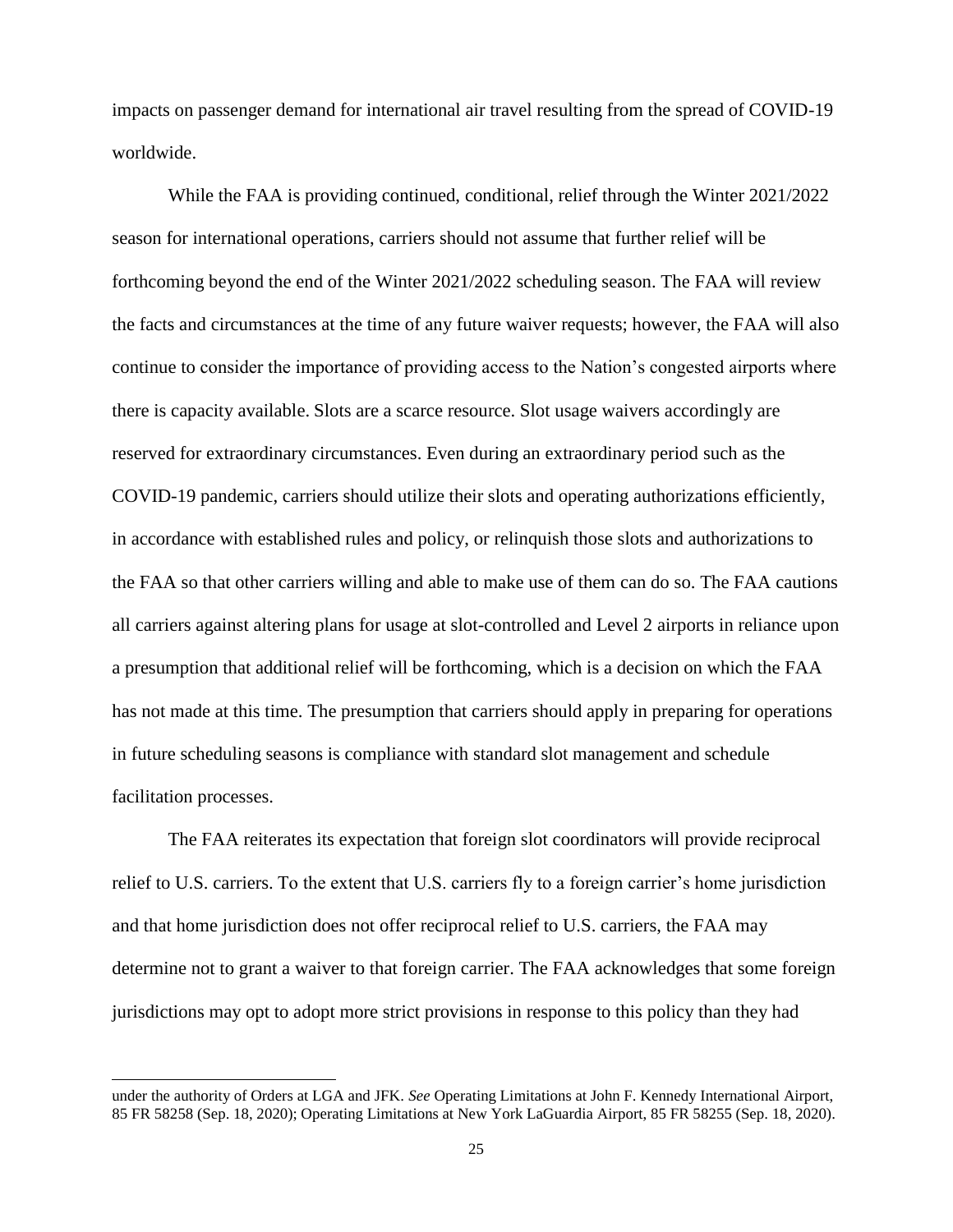otherwise planned. However, as previously explained, the FAA believes the conditions associated with the relief provided in this policy are necessary to strike a balance between competing interests of incumbent carriers and those carriers seeking new or increased access at these historically-constrained airports, as well as to ensure the relief is appropriately tailored to reduce the potential for a long-term waiver to suppress flight operations for which demand exists. A foreign carrier seeking a waiver may wish to ensure that the responsible authority of the foreign carrier's home jurisdiction submits a statement by email to *ScheduleFiling@dot.gov* confirming reciprocal treatment of the slot holdings of U.S. carriers

The FAA emphasizes that it strongly encourages carriers to return slots and approved schedules voluntarily as soon as possible and for as long a period as possible during the Winter 2021/2022 season, so that other airlines seeking operations on an *ad hoc* basis may do so with increased certainty. The rolling four-week return deadline is only a minimum requirement, and FAA anticipates that carriers may often be able to provide notice of cancellations significantly further in advance than four weeks. In both the Level 2 and slot-controlled environments, the FAA seeks the assistance of all carriers to continue to work with the FAA to ensure the national airspace system capacity is not underutilized during the COVID-19 pandemic.

Carriers should advise the FAA Slot Administration Office of COVID-19-related cancellations and return the slots to the FAA by email to *7-awa-slotadmin@faa.gov* to obtain relief. The information provided should include the dates for which relief is requested, the flight number, origin/destination airport, scheduled time of operation, the slot identification number, as applicable, and supporting information demonstrating that flight cancelations directly relate to the COVID-19 pandemic. Carriers providing insufficient information to clearly identify slots that will not be operated at DCA, JFK, or LGA will not be granted relief from the applicable minimum usage requirements. Carriers providing insufficient information to identify clearly